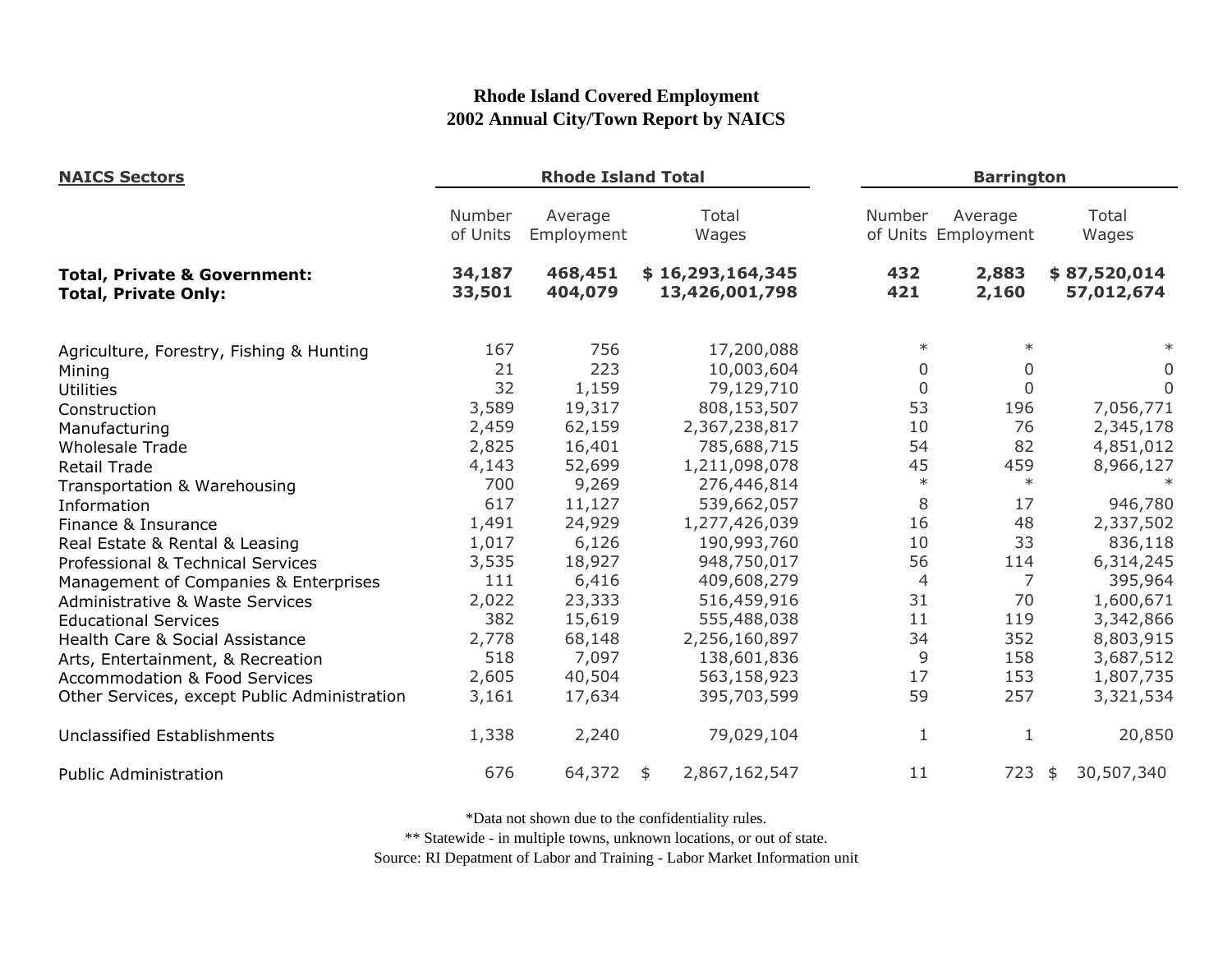| <b>NAICS Sectors</b>                                                   |                | <b>Bristol</b>                 |                              |                | <b>Burrilville</b>             |                            |  |
|------------------------------------------------------------------------|----------------|--------------------------------|------------------------------|----------------|--------------------------------|----------------------------|--|
|                                                                        | Number         | Average<br>of Units Employment | Total<br>Wages               | Number         | Average<br>of Units Employment | Total<br>Wages             |  |
| <b>Total, Private &amp; Government:</b><br><b>Total, Private Only:</b> | 549<br>535     | 6,746<br>5,878                 | \$193,707,739<br>163,700,542 | 274<br>258     | 2,927<br>2,318                 | \$90,757,137<br>68,608,684 |  |
| Agriculture, Forestry, Fishing & Hunting                               | $\ast$         | $\ast$                         | $\ast$                       | $\ast$         | $\ast$                         |                            |  |
| Mining                                                                 | 0              | 0                              | 0                            | 0              | $\Omega$                       | $\overline{0}$             |  |
| <b>Utilities</b>                                                       | $\mathbf 0$    | $\Omega$                       | ∩                            | $\ast$         | $\ast$                         |                            |  |
| Construction                                                           | 86             | 407                            | 15,480,420                   | 59             | 227                            | 8,513,477                  |  |
| Manufacturing                                                          | 74             | 1,332                          | 45,331,632                   | 20             | 578                            | 22,568,389                 |  |
| <b>Wholesale Trade</b>                                                 | 32             | 124                            | 6,342,753                    | 28             | 114                            | 7,211,437                  |  |
| <b>Retail Trade</b>                                                    | 64             | 696                            | 14,824,380                   | 20             | 162                            | 2,583,516                  |  |
| Transportation & Warehousing                                           | 7              | 38                             | 1,181,257                    | $\ast$         | $\ast$                         |                            |  |
| Information                                                            | $\ast$         | $\ast$                         | $\ast$                       | $\ast$         | $\ast$                         |                            |  |
| Finance & Insurance                                                    | 19             | 107                            | 3,679,489                    | $\ast$         | $\ast$                         |                            |  |
| Real Estate & Rental & Leasing                                         | 18             | 65                             | 1,462,296                    | 8              | 16                             | 308,972                    |  |
| Professional & Technical Services                                      | 38             | 92                             | 3,031,751                    | 16             | 48                             | 2,241,811                  |  |
| Management of Companies & Enterprises                                  | $\ast$         | $\ast$                         | $\ast$                       | $\ast$         | $\ast$                         |                            |  |
| <b>Administrative &amp; Waste Services</b>                             | 34             | 145                            | 3,962,805                    | 13             | 26                             | 570,789                    |  |
| <b>Educational Services</b>                                            | 9              | 1,038                          | 34,106,689                   | $\ast$         | $\ast$                         |                            |  |
| Health Care & Social Assistance                                        | 34             | 821                            | 18,572,453                   | 19             | 531                            | 11,255,832                 |  |
| Arts, Entertainment, & Recreation                                      | 13             | 94                             | 1,150,543                    | 7              | 42                             | 474,728                    |  |
| <b>Accommodation &amp; Food Services</b>                               | 48             | 615                            | 7,327,148                    | 21             | 331                            | 4,288,756                  |  |
| Other Services, except Public Administration                           | 55             | 224                            | 4,586,064                    | 30             | 98                             | 2,071,090                  |  |
| Unclassified Establishments                                            | $\overline{0}$ | $\mathbf 0$                    | $\mathbf 0$                  | $\overline{0}$ | $\overline{0}$                 | $\Omega$                   |  |
| <b>Public Administration</b>                                           | 14             | 868 \$                         | 30,007,197                   | 16             | 609                            | 22,148,453<br>\$           |  |

\*Data not shown due to the confidentiality rules.

\*\* Statewide - in multiple towns, unknown locations, or out of state.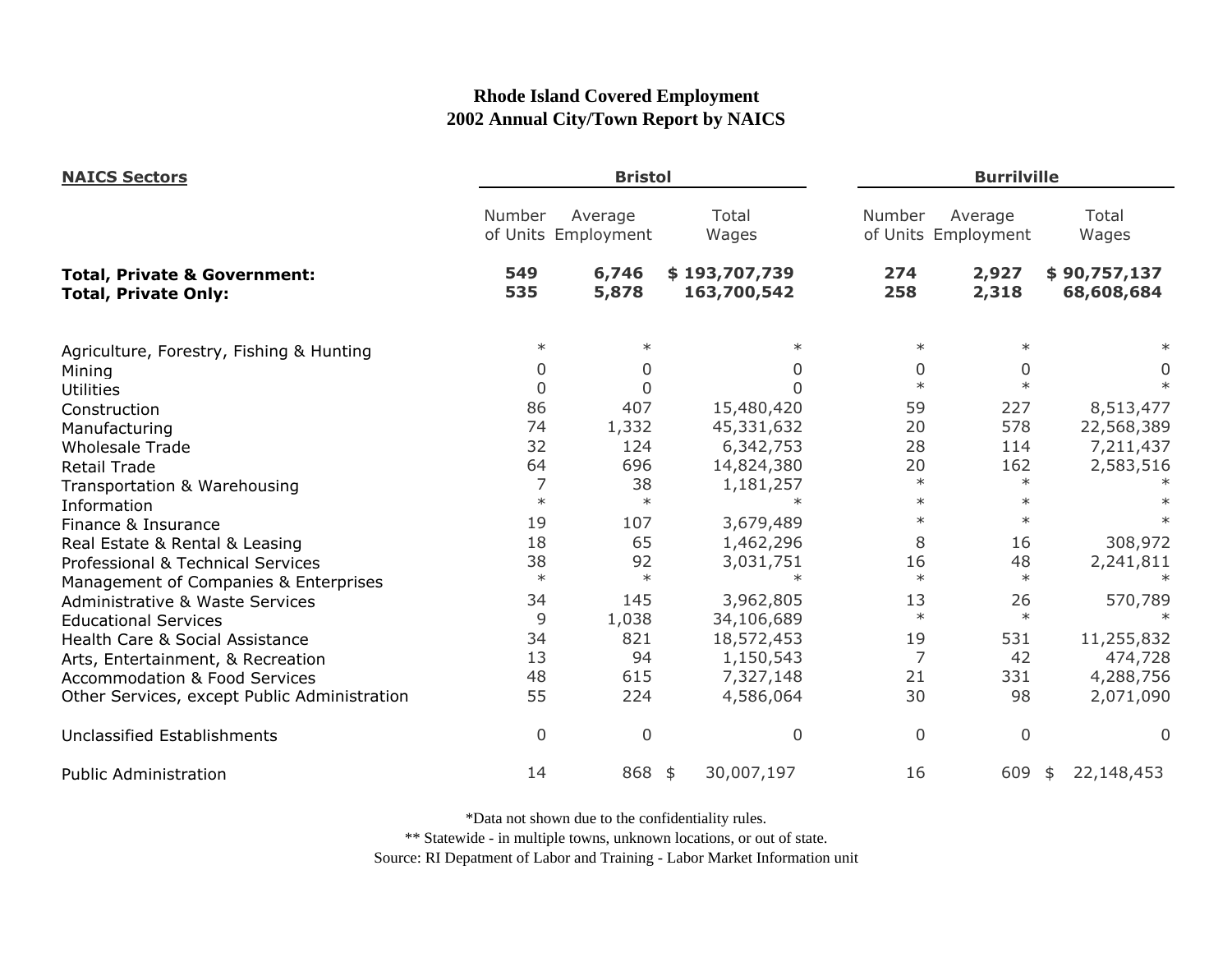| <b>NAICS Sectors</b>                                                   |             | <b>Central Falls</b>           |                                | <b>Charlestown</b> |                                |                            |
|------------------------------------------------------------------------|-------------|--------------------------------|--------------------------------|--------------------|--------------------------------|----------------------------|
|                                                                        | Number      | Average<br>of Units Employment | Total<br>Wages                 | Number             | Average<br>of Units Employment | Total<br>Wages             |
| <b>Total, Private &amp; Government:</b><br><b>Total, Private Only:</b> | 257<br>246  | 3,689<br>2,902                 | \$111,471,146.00<br>79,434,013 | 228<br>215         | 1,513<br>1,334                 | \$44,880,924<br>38,425,379 |
| Agriculture, Forestry, Fishing & Hunting                               | 0           | 0                              | 0                              | $\ast$             |                                |                            |
| Mining                                                                 |             | 0                              |                                | $\ast$             |                                |                            |
| <b>Utilities</b>                                                       | 0           | 0                              |                                | $\Omega$           | $\Omega$                       | 0                          |
| Construction                                                           | 28          | 169                            | 5,976,133                      | 49                 | 166                            | 5,940,740                  |
| Manufacturing                                                          | 43          | 1,198                          | 39,488,325                     | 6                  | 338                            | 12,380,005                 |
| <b>Wholesale Trade</b>                                                 | 12          | 148                            | 4,672,485                      | 14                 | 35                             | 1,642,733                  |
| <b>Retail Trade</b>                                                    | 37          | 319                            | 6,553,878                      | 25                 | 146                            | 3,324,658                  |
| Transportation & Warehousing                                           | 9           | 33                             | 653,796                        | 5                  | 109                            | 1,737,617                  |
| Information                                                            | $\Omega$    | $\mathbf 0$                    | U                              | 4                  | 16                             | 342,069                    |
| Finance & Insurance                                                    | 11          | 83                             | 2,271,606                      | 5                  | 25                             | 1,300,754                  |
| Real Estate & Rental & Leasing                                         |             | 51                             | 1,393,835                      | 10                 | 24                             | 1,029,613                  |
| Professional & Technical Services                                      | 6           | 19                             | 735,765                        | 22                 | 29                             | 1,048,331                  |
| Management of Companies & Enterprises                                  | 0           | 0                              | O                              | $\ast$             | $\ast$                         |                            |
| <b>Administrative &amp; Waste Services</b>                             |             | 131                            | 4,010,786                      | 11                 | 33                             | 915,919                    |
| <b>Educational Services</b>                                            | $\Omega$    | 0                              | ∩                              | 0                  | $\mathbf{0}$                   |                            |
| Health Care & Social Assistance                                        | 18          | 277                            | 6,983,089                      | 15                 | 153                            | 4,194,041                  |
| Arts, Entertainment, & Recreation                                      | $\ast$      | $\ast$                         |                                | 7                  | 6                              | 75,626                     |
| <b>Accommodation &amp; Food Services</b>                               | 38          | 301                            | 3,160,707                      | 22                 | 183                            | 3,156,139                  |
| Other Services, except Public Administration                           | 28          | 169                            | 3,517,232                      | 15                 | 64                             | 1,182,735                  |
| <b>Unclassified Establishments</b>                                     | $\mathbf 0$ | $\boldsymbol{0}$               | 0                              | 0                  | $\Omega$                       | $\Omega$                   |
| <b>Public Administration</b>                                           | 11          | 787 \$                         | 32,037,133                     | 13                 | 179                            | 6,455,545<br>\$            |

\*Data not shown due to the confidentiality rules.

\*\* Statewide - in multiple towns, unknown locations, or out of state.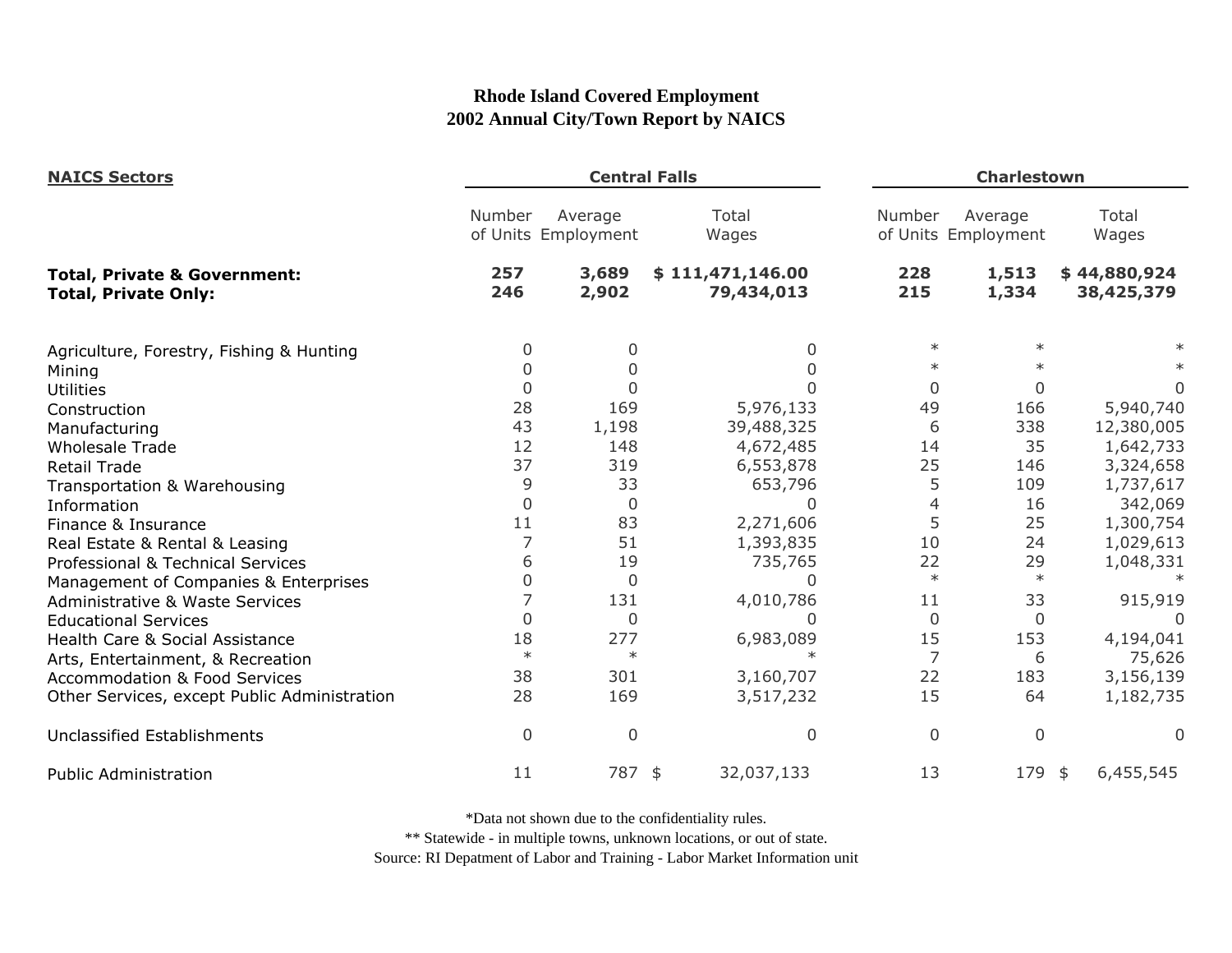| <b>NAICS Sectors</b>                                                   |            | <b>Coventry</b>                | Cra                          |                |                                |
|------------------------------------------------------------------------|------------|--------------------------------|------------------------------|----------------|--------------------------------|
|                                                                        | Number     | Average<br>of Units Employment | Total<br>Wages               | Number         | Average<br>of Units Employment |
| <b>Total, Private &amp; Government:</b><br><b>Total, Private Only:</b> | 672<br>651 | 7,271<br>5,884                 | \$208,970,009<br>159,722,724 | 2,346<br>2,326 | 35,683<br>28,416               |
| Agriculture, Forestry, Fishing & Hunting                               | $\ast$     | $\ast$                         | $\ast$                       | 6              | 26                             |
| Mining                                                                 | 0          | $\overline{0}$                 | $\Omega$                     | $\ast$         | $\ast$                         |
| <b>Utilities</b>                                                       | $\Omega$   | $\overline{0}$                 | $\Omega$                     | $\ast$         | $\ast$                         |
| Construction                                                           | 119        | 553                            | 18,294,682                   | 263            | 1,703                          |
| Manufacturing                                                          | 49         | 992                            | 46,721,904                   | 216            | 5,739                          |
| <b>Wholesale Trade</b>                                                 | 59         | 252                            | 9,645,308                    | 196            | 1,564                          |
| <b>Retail Trade</b>                                                    | 88         | 1,274                          | 27,430,325                   | 304            | 4,218                          |
| Transportation & Warehousing                                           | 15         | 144                            | 3,355,728                    | 60             | 679                            |
| Information                                                            | 6          | 15                             | 534,999                      | 31             | 1,116                          |
| Finance & Insurance                                                    | 23         | 144                            | 4,341,848                    | 128            | 986                            |
| Real Estate & Rental & Leasing                                         | 19         | 64                             | 1,586,342                    | 71             | 524                            |
| Professional & Technical Services                                      | 54         | 146                            | 5,840,354                    | 219            | 1,327                          |
| Management of Companies & Enterprises                                  | $\ast$     | $\ast$                         | $\ast$                       | 8              | 147                            |
| <b>Administrative &amp; Waste Services</b>                             | 40         | 120                            | 2,915,044                    | 138            | 2,527                          |
| <b>Educational Services</b>                                            | 8          | 108                            | 2,192,554                    | 24             | 236                            |
| Health Care & Social Assistance                                        | 37         | 872                            | 19,977,651                   | 240            | 3,231                          |
| Arts, Entertainment, & Recreation                                      | 6          | 20                             | 507,577                      | 23             | 280                            |
| <b>Accommodation &amp; Food Services</b>                               | 58         | 876                            | 9,609,682                    | 156            | 2,470                          |
| Other Services, except Public Administration                           | 65         | 288                            | 6,429,475                    | 235            | 1,588                          |
| Unclassified Establishments                                            | 2          | 8                              | 185,676                      | 4              | 27                             |
| <b>Public Administration</b>                                           | 21         | $1,387$ \$                     | 49,247,285                   | 20             | 7,267                          |

\*Data not shown due to the confidentiality rules.

\*\* Statewide - in multiple towns, unknown locations, or out of state.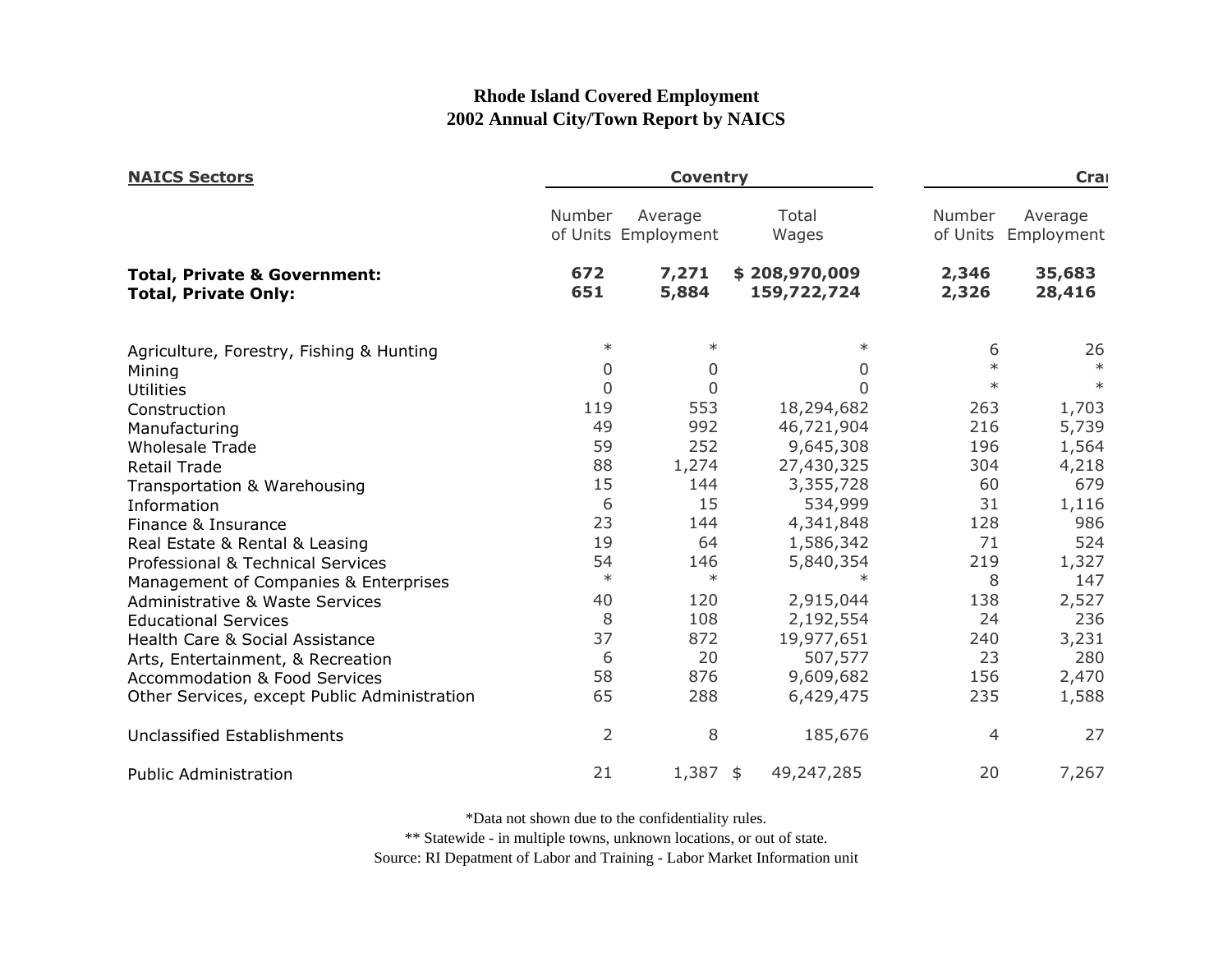| <b>NAICS Sectors</b>                                                   | nston              |             |              |                                                  | <b>Cumberland</b><br><b>East Gree</b> |                |                                |  |
|------------------------------------------------------------------------|--------------------|-------------|--------------|--------------------------------------------------|---------------------------------------|----------------|--------------------------------|--|
|                                                                        | Total<br>Wages     |             | Number       | Total<br>Average<br>of Units Employment<br>Wages |                                       | Number         | Average<br>of Units Employment |  |
| <b>Total, Private &amp; Government:</b><br><b>Total, Private Only:</b> | \$1,239,578,577.00 | 883,315,071 | 769<br>753   | 8,408<br>7,057                                   | \$237,024,789<br>199,532,178          | 703<br>687     | 6,747<br>6,084                 |  |
| Agriculture, Forestry, Fishing & Hunting                               |                    | 598,299     | $\ast$       | $\ast$                                           | $\ast$                                | $\ast$         | $\ast$                         |  |
| Mining                                                                 |                    |             | $\ast$       | $\ast$                                           | $\ast$                                | 0              | 0                              |  |
| <b>Utilities</b>                                                       |                    |             | $\ast$       | $\ast$                                           | $\ast$                                | $\overline{0}$ | $\Omega$                       |  |
| Construction                                                           |                    | 75,569,989  | 106          | 746                                              | 27,930,961                            | 52             | 335                            |  |
| Manufacturing                                                          |                    | 210,985,458 | 48           | 1,689                                            | 53,811,716                            | 24             | 1,509                          |  |
| <b>Wholesale Trade</b>                                                 |                    | 73,458,516  | 87           | 333                                              | 16,459,416                            | 92             | 344                            |  |
| <b>Retail Trade</b>                                                    |                    | 90,279,688  | 88           | 1,069                                            | 20,366,024                            | 78             | 714                            |  |
| Transportation & Warehousing                                           |                    | 24,556,809  | 19           | 512                                              | 20,193,804                            | 9              | 54                             |  |
| Information                                                            |                    | 54,533,366  | 14           | 69                                               | 1,672,390                             | 24             | 59                             |  |
| Finance & Insurance                                                    |                    | 45,253,995  | 37           | 142                                              | 5,274,394                             | 44             | 466                            |  |
| Real Estate & Rental & Leasing                                         |                    | 14,087,032  | 28           | 89                                               | 2,414,181                             | 27             | 130                            |  |
| Professional & Technical Services                                      |                    | 56,140,486  | 62           | 207                                              | 8,454,126                             | 102            | 378                            |  |
| Management of Companies & Enterprises                                  |                    | 5,424,611   | $\ast$       | $\ast$                                           | $\ast$                                | $\ast$         | $\ast$                         |  |
| <b>Administrative &amp; Waste Services</b>                             |                    | 53,267,240  | 42           | 223                                              | 5,660,447                             | 35             | 152                            |  |
| <b>Educational Services</b>                                            |                    | 4,516,543   | 9            | 82                                               | 1,254,351                             | 13             | 178                            |  |
| Health Care & Social Assistance                                        |                    | 96,976,680  | 64           | 913                                              | 22,351,881                            | 66             | 582                            |  |
| Arts, Entertainment, & Recreation                                      |                    | 4,628,582   | 13           | 76                                               | 1,335,091                             | 16             | 86                             |  |
| <b>Accommodation &amp; Food Services</b>                               |                    | 34,550,138  | 46           | 556                                              | 5,940,136                             | 45             | 829                            |  |
| Other Services, except Public Administration                           |                    | 35,615,615  | 83           | 327                                              | 5,845,894                             | 56             | 253                            |  |
| <b>Unclassified Establishments</b>                                     |                    | 1,178,920   | $\mathbf{1}$ | 2                                                | 35,262                                | 0              | $\Omega$                       |  |
| <b>Public Administration</b>                                           | \$                 | 356,263,506 | 16           | $1,351$ \$                                       | 37,492,611                            | 16             | 663                            |  |

\*Data not shown due to the confidentiality rules.

\*\* Statewide - in multiple towns, unknown locations, or out of state.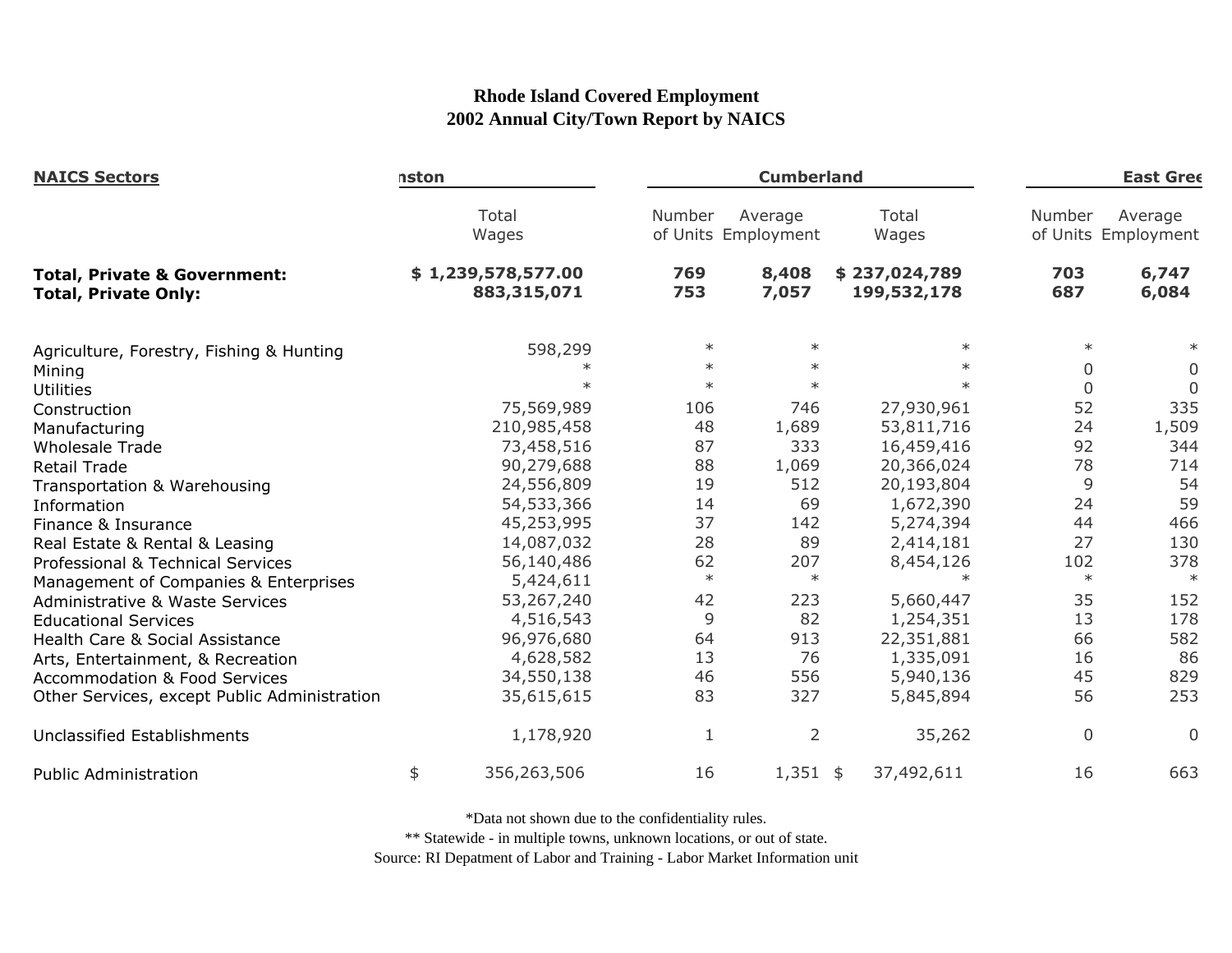| <b>NAICS Sectors</b>                                                   | :nwich |                              |  |  |  |
|------------------------------------------------------------------------|--------|------------------------------|--|--|--|
|                                                                        |        | Total<br>Wages               |  |  |  |
| <b>Total, Private &amp; Government:</b><br><b>Total, Private Only:</b> |        | \$239,451,488<br>213,654,942 |  |  |  |
| Agriculture, Forestry, Fishing & Hunting                               |        | $\ast$                       |  |  |  |
| Mining                                                                 |        | 0                            |  |  |  |
| Utilities                                                              |        | 0<br>15,290,706              |  |  |  |
| Construction<br>Manufacturing                                          |        | 65,933,969                   |  |  |  |
| <b>Wholesale Trade</b>                                                 |        | 21,233,111                   |  |  |  |
| <b>Retail Trade</b>                                                    |        | 20,972,572                   |  |  |  |
| Transportation & Warehousing                                           |        | 707,045                      |  |  |  |
| Information                                                            |        | 2,597,478                    |  |  |  |
| Finance & Insurance                                                    |        | 23,128,578                   |  |  |  |
| Real Estate & Rental & Leasing                                         |        | 3,391,623                    |  |  |  |
| <b>Professional &amp; Technical Services</b>                           |        | 17,636,877                   |  |  |  |
| Management of Companies & Enterprises                                  |        |                              |  |  |  |
| <b>Administrative &amp; Waste Services</b>                             |        | 4,812,105                    |  |  |  |
| <b>Educational Services</b>                                            |        | 4,228,184                    |  |  |  |
| <b>Health Care &amp; Social Assistance</b>                             |        | 14,995,092                   |  |  |  |
| Arts, Entertainment, & Recreation                                      |        | 1,380,889                    |  |  |  |
| <b>Accommodation &amp; Food Services</b>                               |        | 10,238,865                   |  |  |  |
| Other Services, except Public Administration                           |        | 6,879,319                    |  |  |  |
| Unclassified Establishments                                            |        | $\Omega$                     |  |  |  |
| <b>Public Administration</b>                                           | \$     | 25,796,546                   |  |  |  |

\*Data not shown due to the confidentiality rules.

\*\* Statewide - in multiple towns, unknown locations, or out of state. Source: RI Depatment of Labor and Training - Labor Market Information unit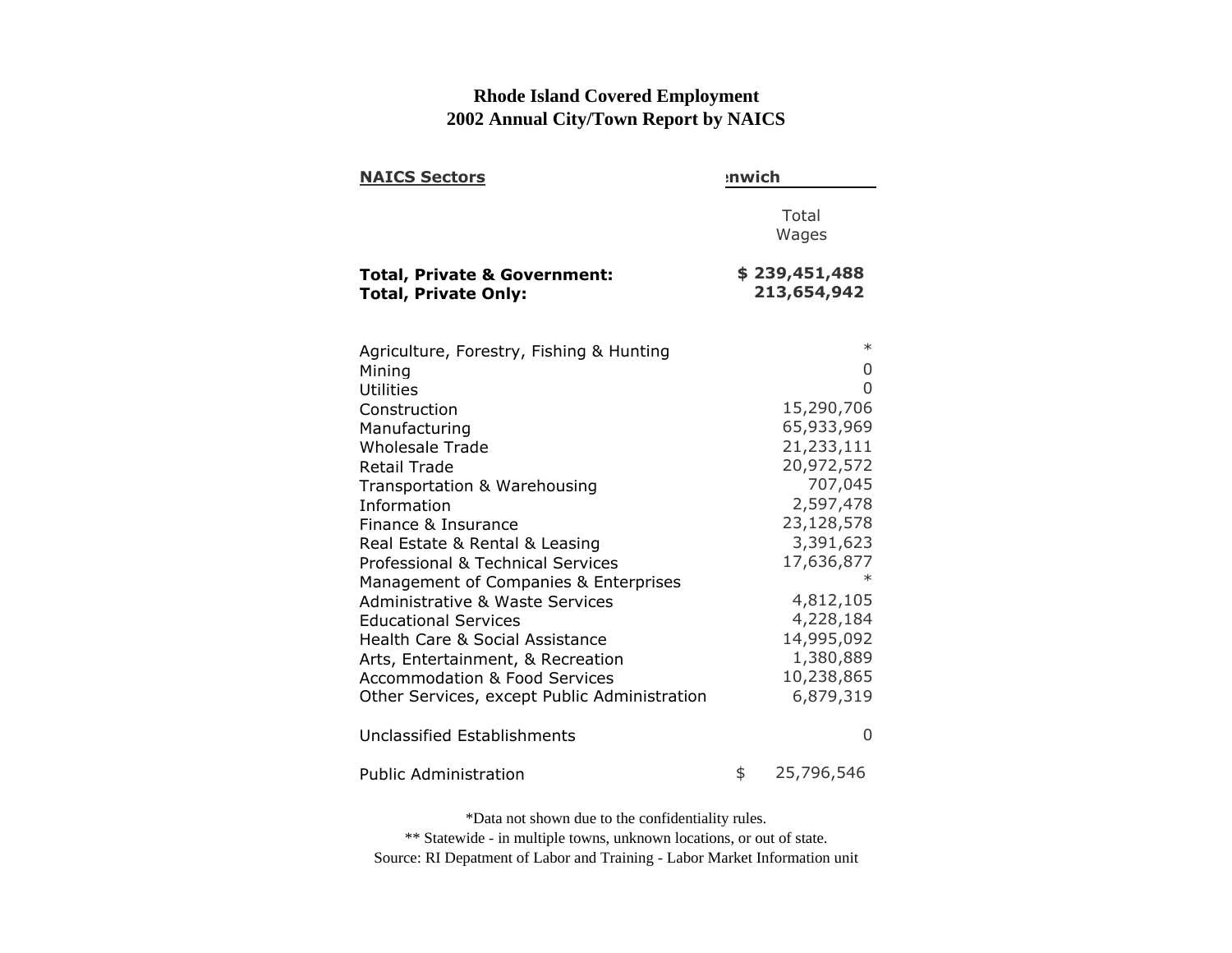| <b>NAICS Sectors</b>                                                   |                    | <b>East Providence</b> |                              |                | <b>Exeter</b>                  |                            |  |
|------------------------------------------------------------------------|--------------------|------------------------|------------------------------|----------------|--------------------------------|----------------------------|--|
|                                                                        | Number<br>of Units | Average<br>Employment  | Total<br>Wages               | Number         | Average<br>of Units Employment | Total<br>Wages             |  |
| <b>Total, Private &amp; Government:</b><br><b>Total, Private Only:</b> | 1,417<br>1,401     | 22,856<br>21,106       | \$788,686,512<br>723,292,878 | 130<br>127     | 897<br>836                     | \$22,205,590<br>21,329,465 |  |
| Agriculture, Forestry, Fishing & Hunting                               | 0                  | $\Omega$               | 0                            | 6              | 94                             | 1,613,264                  |  |
| Mining                                                                 | $\ast$             |                        |                              | $\overline{0}$ | 0                              | U                          |  |
| <b>Utilities</b>                                                       | $\mathbf 0$        | $\Omega$               | U                            | $\overline{0}$ | $\Omega$                       | $\Omega$                   |  |
| Construction                                                           | 189                | 1,112                  | 51,432,450                   | 25             | 75                             | 2,456,665                  |  |
| Manufacturing                                                          | 127                | 3,688                  | 145,040,037                  | $\overline{7}$ | 145                            | 5,214,644                  |  |
| <b>Wholesale Trade</b>                                                 | 130                | 1,812                  | 83,641,143                   | 10             | 60                             | 1,847,849                  |  |
| <b>Retail Trade</b>                                                    | 157                | 2,187                  | 59,301,930                   | 11             | 66                             | 1,417,516                  |  |
| Transportation & Warehousing                                           | 26                 | 109                    | 3,870,686                    | $\ast$         | $\ast$                         |                            |  |
| Information                                                            | 18                 | 507                    | 25,535,242                   | $\ast$         | $\ast$                         |                            |  |
| Finance & Insurance                                                    | 108                | 2,335                  | 97,772,898                   | $\mathbf 0$    | 0                              | 0                          |  |
| Real Estate & Rental & Leasing                                         | 44                 | 203                    | 5,952,343                    | 6              | 5                              | 627,748                    |  |
| Professional & Technical Services                                      | 145                | 1,397                  | 58,368,959                   | 14             | 31                             | 1,540,601                  |  |
| Management of Companies & Enterprises                                  | 6                  | 94                     | 3,053,676                    | $\Omega$       | $\overline{0}$                 | $\Omega$                   |  |
| <b>Administrative &amp; Waste Services</b>                             | 73                 | 875                    | 19,205,372                   | 13             | 29                             | 732,409                    |  |
| <b>Educational Services</b>                                            | 17                 | 575                    | 16,367,194                   | $\ast$         | $\ast$                         |                            |  |
| Health Care & Social Assistance                                        | 120                | 3,606                  | 111,860,887                  | 8              | 98                             | 2,018,185                  |  |
| Arts, Entertainment, & Recreation                                      | 22                 | 488                    | 7,210,661                    | $\overline{4}$ | 65                             | 810,022                    |  |
| <b>Accommodation &amp; Food Services</b>                               | 95                 | 1,365                  | 16,365,735                   | 8              | 77                             | 1,038,171                  |  |
| Other Services, except Public Administration                           | 121                | 732                    | 17,378,567                   | 10             | 22                             | 301,996                    |  |
| Unclassified Establishments                                            | $\overline{2}$     | 6                      | 180,133                      | 1              | 9                              | 252,336                    |  |
| <b>Public Administration</b>                                           | 16                 | $1,750$ \$             | 65,393,634                   | 3              | 61                             | 876,125<br>$\frac{4}{5}$   |  |

\*Data not shown due to the confidentiality rules.

\*\* Statewide - in multiple towns, unknown locations, or out of state.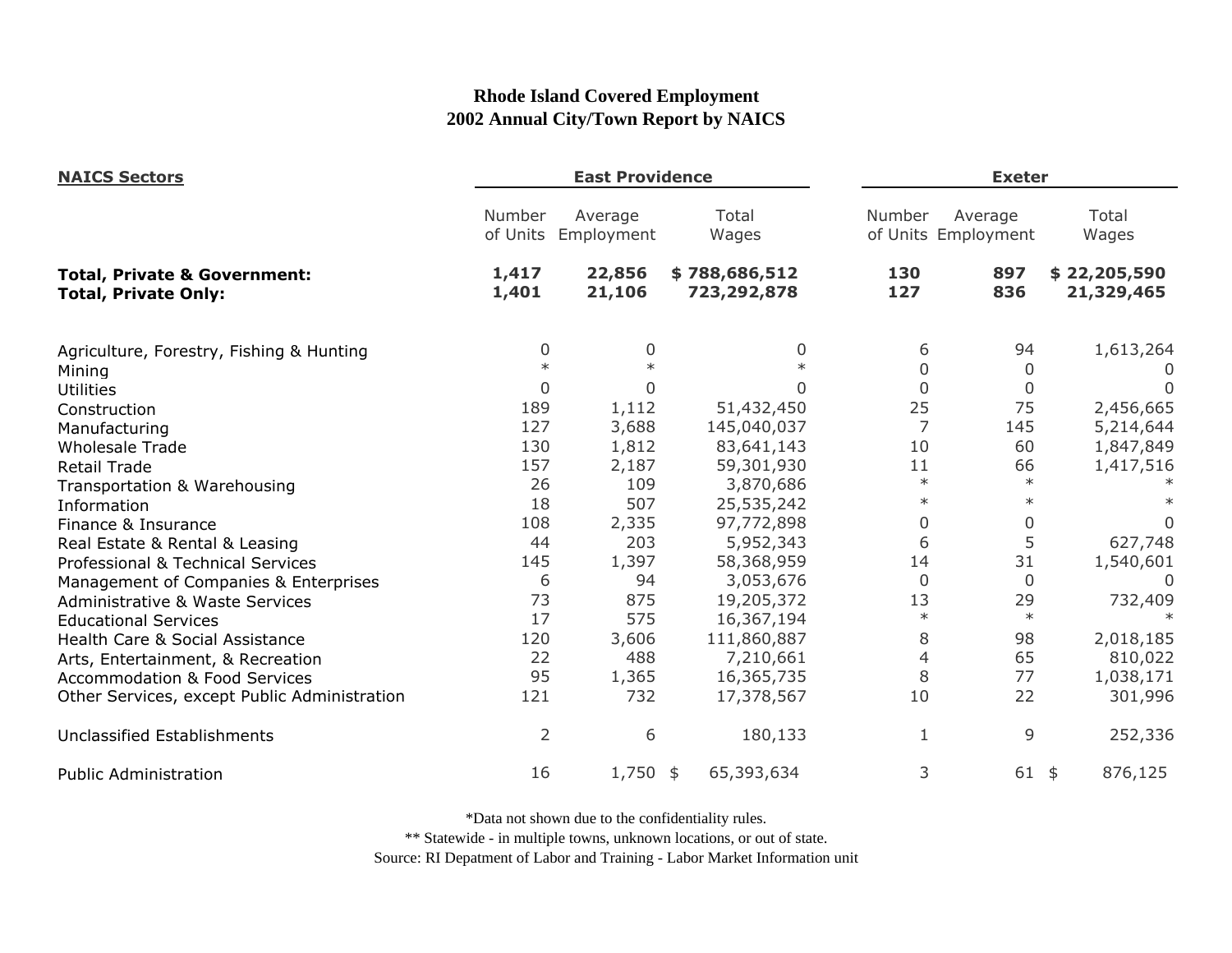| <b>NAICS Sectors</b>                                                   |                  | <b>Foster</b>                  |                           |            | Glocester                                                  |                            |  |
|------------------------------------------------------------------------|------------------|--------------------------------|---------------------------|------------|------------------------------------------------------------|----------------------------|--|
|                                                                        | Number           | Average<br>of Units Employment | Total<br>Wages            |            | Total<br>Number<br>Average<br>of Units Employment<br>Wages |                            |  |
| <b>Total, Private &amp; Government:</b><br><b>Total, Private Only:</b> | 98<br>91         | 531<br>412                     | \$12,145,633<br>8,374,383 | 169<br>155 | 1,382<br>979                                               | \$38,057,298<br>24,066,337 |  |
| Agriculture, Forestry, Fishing & Hunting                               | 5                | 21                             | 354,478                   | 4          | 8                                                          | 85,597                     |  |
| Mining                                                                 | 0                | 0                              |                           | $\ast$     | $\ast$                                                     |                            |  |
| <b>Utilities</b>                                                       | $\overline{0}$   | 0                              |                           | $\ast$     | $\ast$                                                     |                            |  |
| Construction                                                           | 18               | 41                             | 1,230,562                 | 38         | 111                                                        | 3,751,113                  |  |
| Manufacturing                                                          | 4                | 20                             | 556,332                   | 5          | 24                                                         | 791,658                    |  |
| <b>Wholesale Trade</b>                                                 | 10               | 31                             | 1,100,551                 | 8          | 13                                                         | 493,223                    |  |
| <b>Retail Trade</b>                                                    |                  | 27                             | 382,749                   | 18         | 201                                                        | 3,155,596                  |  |
| Transportation & Warehousing                                           | $\ast$           | $\ast$                         | $\ast$                    | 9          | 59                                                         | 1,428,912                  |  |
| Information                                                            | 4                | 16                             | 321,133                   | 4          | 50                                                         | 1,498,616                  |  |
| Finance & Insurance                                                    | 0                | 0                              | 0                         | 6          | 24                                                         | 1,489,572                  |  |
| Real Estate & Rental & Leasing                                         | $\ast$           | $\ast$                         | $\star$                   | O          | 0                                                          | 0                          |  |
| Professional & Technical Services                                      | 12               | 20                             | 663,540                   |            | 5                                                          | 133,619                    |  |
| Management of Companies & Enterprises                                  | $\overline{0}$   | $\Omega$                       | 0                         | 0          | $\Omega$                                                   |                            |  |
| Administrative & Waste Services                                        | 11               | 29                             | 599,170                   | 9          | 35                                                         | 799,295                    |  |
| <b>Educational Services</b>                                            | $\boldsymbol{0}$ | $\overline{0}$                 |                           | $\ast$     | $\ast$                                                     |                            |  |
| Health Care & Social Assistance                                        | 5                | 55                             | 1,341,726                 | 11         | 269                                                        | 7,604,054                  |  |
| Arts, Entertainment, & Recreation                                      | $\ast$           | $\ast$                         | $\ast$                    | $\ast$     | $\ast$                                                     |                            |  |
| <b>Accommodation &amp; Food Services</b>                               | 5                | 53                             | 444,282                   | 15         | 126                                                        | 1,360,356                  |  |
| Other Services, except Public Administration                           | 5                | 13                             | 102,008                   | 15         | 33                                                         | 767,875                    |  |
| Unclassified Establishments                                            | $\overline{0}$   | $\Omega$                       | 0                         | 1          | 1                                                          | 19,690                     |  |
| <b>Public Administration</b>                                           | 7                | 119                            | 3,771,250<br>\$           | 14         | 403                                                        | 13,990,961<br>-\$          |  |

\*Data not shown due to the confidentiality rules.

\*\* Statewide - in multiple towns, unknown locations, or out of state.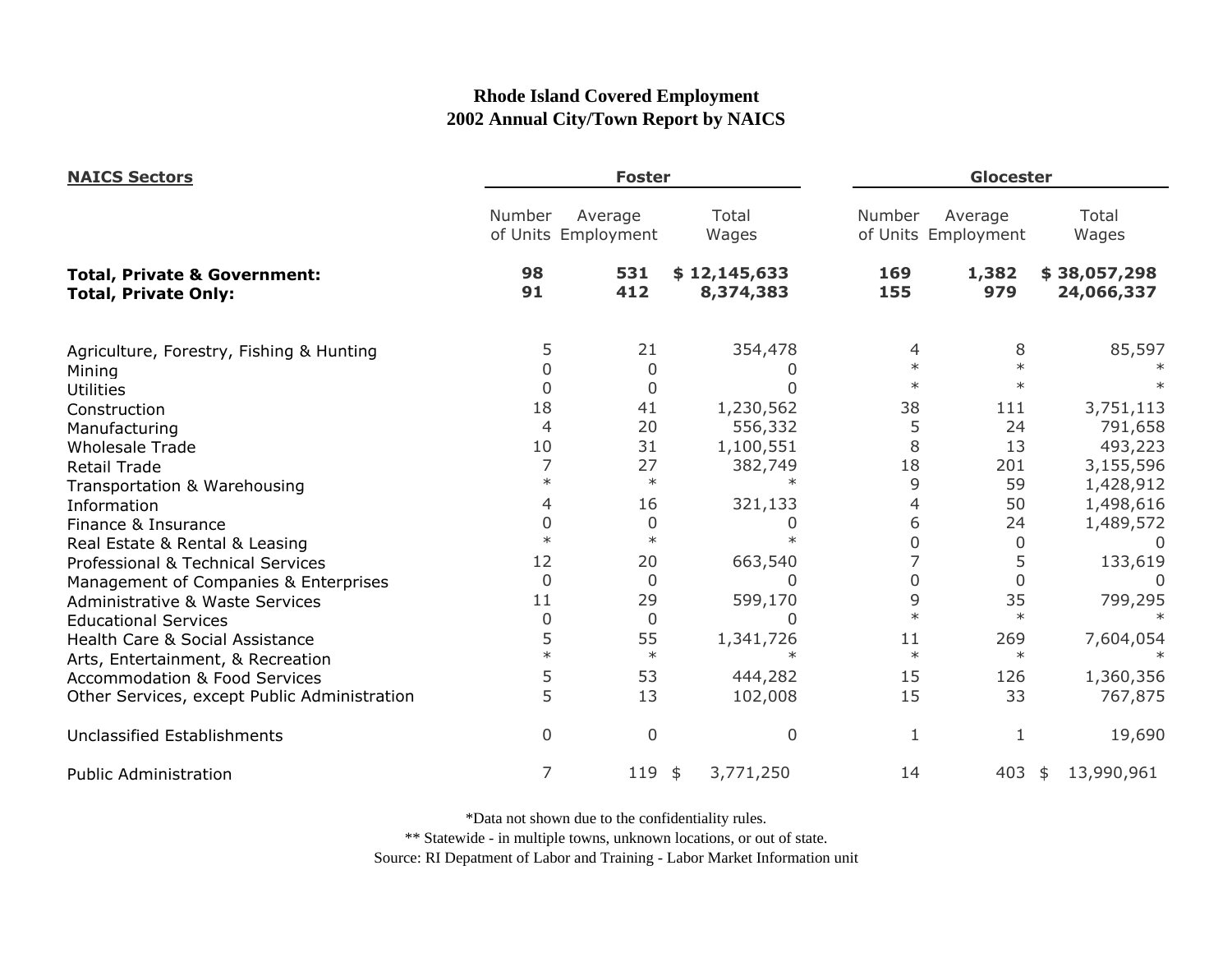| <b>NAICS Sectors</b>                                                   |                |                                | <b>Hopkinton</b><br><b>Jamestown</b> |             |                                |                            |  |
|------------------------------------------------------------------------|----------------|--------------------------------|--------------------------------------|-------------|--------------------------------|----------------------------|--|
|                                                                        | Number         | Average<br>of Units Employment | Total<br>Wages                       | Number      | Average<br>of Units Employment | Total<br>Wages             |  |
| <b>Total, Private &amp; Government:</b><br><b>Total, Private Only:</b> | 188<br>177     | 1,260<br>1,194                 | \$36,326,572<br>34,290,391           | 192<br>179  | 1,215<br>971                   | \$33,782,484<br>26,180,649 |  |
| Agriculture, Forestry, Fishing & Hunting                               | 5              | 13                             | 291,626                              | $\ast$      |                                |                            |  |
| Mining                                                                 |                |                                |                                      | $\Omega$    | 0                              | $\Omega$                   |  |
| <b>Utilities</b>                                                       | $\overline{0}$ | 0                              |                                      | $\Omega$    | $\Omega$                       |                            |  |
| Construction                                                           | 46             | 147                            | 4,951,572                            | 32          | 70                             | 2,199,916                  |  |
| Manufacturing                                                          | 15             | 385                            | 13,877,996                           | $\ast$      | $\ast$                         |                            |  |
| <b>Wholesale Trade</b>                                                 | 11             | 18                             | 1,176,610                            | 13          | 25                             | 1,421,595                  |  |
| <b>Retail Trade</b>                                                    | 20             | 108                            | 1,789,463                            | 17          | 153                            | 2,731,866                  |  |
| Transportation & Warehousing                                           | $\ast$         | $\ast$                         | $\ast$                               | $\ast$      | $\ast$                         |                            |  |
| Information                                                            | 5              | 16                             | 270,379                              | $\ast$      | $\ast$                         |                            |  |
| Finance & Insurance                                                    | $\ast$         | $\ast$                         |                                      | 4           | 16                             | 869,398                    |  |
| Real Estate & Rental & Leasing                                         | 6              | 20                             | 483,898                              | 9           | 12                             | 279,941                    |  |
| Professional & Technical Services                                      | 14             | 27                             | 1,615,751                            | 27          | 80                             | 3,906,409                  |  |
| Management of Companies & Enterprises                                  | 0              | 0                              | 0                                    | $\ast$      | $\ast$                         |                            |  |
| <b>Administrative &amp; Waste Services</b>                             | 8              | 42                             | 1,223,958                            | 15          | 35                             | 973,077                    |  |
| <b>Educational Services</b>                                            | $\ast$         | $\ast$                         | $\star$                              | $\ast$      | $\ast$                         |                            |  |
| Health Care & Social Assistance                                        | 15             | 174                            | 3,657,193                            | 13          | 139                            | 3,071,196                  |  |
| Arts, Entertainment, & Recreation                                      | 7              | 68                             | 727,538                              | 8           | 102                            | 2,401,430                  |  |
| <b>Accommodation &amp; Food Services</b>                               | 9              | 81                             | 829,202                              | 14          | 218                            | 4,736,840                  |  |
| Other Services, except Public Administration                           | 11             | 67                             | 2,311,103                            | 14          | 64                             | 1,832,380                  |  |
| <b>Unclassified Establishments</b>                                     | $\mathbf 0$    | $\overline{0}$                 | $\overline{0}$                       | $\mathbf 0$ | $\mathbf 0$                    | $\mathbf{0}$               |  |
| <b>Public Administration</b>                                           | 11             | 66                             | 2,036,181<br>$\frac{4}{5}$           | 13          | $244$ \$                       | 7,601,835                  |  |

\*Data not shown due to the confidentiality rules.

\*\* Statewide - in multiple towns, unknown locations, or out of state.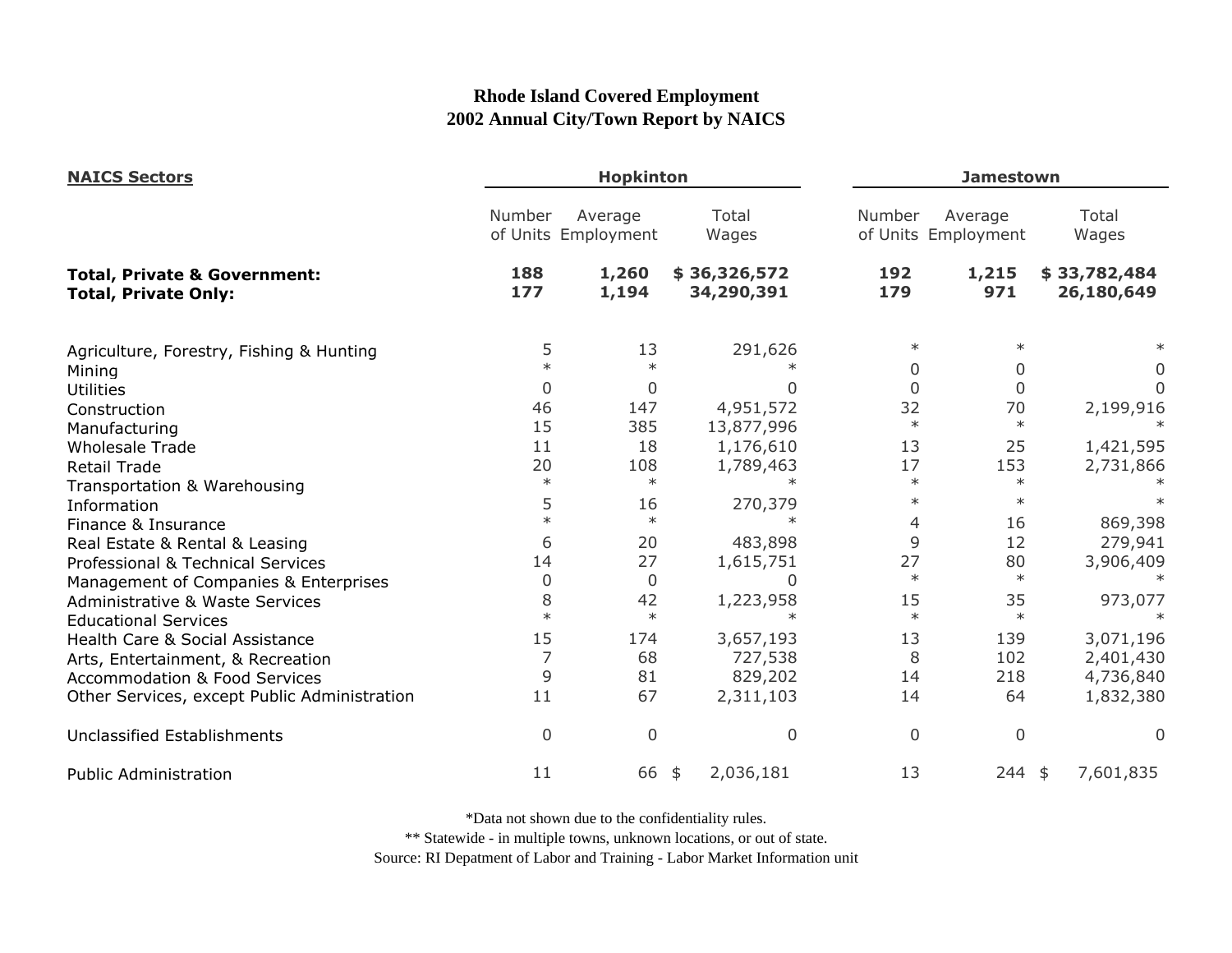| <b>NAICS Sectors</b>                                                   |                    | <b>Johnston</b>       |                              |             | Lincoln                        |                              |  |
|------------------------------------------------------------------------|--------------------|-----------------------|------------------------------|-------------|--------------------------------|------------------------------|--|
|                                                                        | Number<br>of Units | Average<br>Employment | Total<br>Wages               | Number      | Average<br>of Units Employment | Total<br>Wages               |  |
| <b>Total, Private &amp; Government:</b><br><b>Total, Private Only:</b> | 1,026<br>1,015     | 11,508<br>10,517      | \$396,453,215<br>366,669,726 | 683<br>665  | 12,726<br>11,534               | \$467,007,621<br>422,772,302 |  |
| Agriculture, Forestry, Fishing & Hunting                               | 6                  | 18                    | 234,670                      | 0           | 0                              | 0                            |  |
| Mining                                                                 | $\ast$             | $\ast$                | $\ast$                       | 0<br>$\ast$ | $\mathbf 0$                    | 0                            |  |
| <b>Utilities</b>                                                       | $\ast$             | $\ast$                | $\ast$                       |             | $\ast$                         | $\ast$                       |  |
| Construction                                                           | 168                | 930                   | 37,827,581                   | 88          | 548                            | 22,985,061                   |  |
| Manufacturing                                                          | 110                | 1,790                 | 53,576,731                   | 52          | 2,561                          | 94,703,428                   |  |
| <b>Wholesale Trade</b>                                                 | 64                 | 651                   | 32,272,079                   | 72          | 451                            | 21,607,453                   |  |
| <b>Retail Trade</b>                                                    | 131                | 1,456                 | 36,067,755                   | 67          | 1,040                          | 26,655,658                   |  |
| Transportation & Warehousing                                           | 35                 | 193                   | 5,585,933                    | 15          | 302                            | 9,905,804                    |  |
| Information                                                            | 9                  | 482                   | 31,616,669                   | 12          | 324                            | 14,656,891                   |  |
| Finance & Insurance                                                    | 36                 | 978                   | 62,751,908                   | 51          | 2,776                          | 131,640,689                  |  |
| Real Estate & Rental & Leasing                                         | 30                 | 213                   | 6,051,801                    | 20          | 46                             | 2,686,207                    |  |
| Professional & Technical Services                                      | 55                 | 238                   | 8,275,959                    | 85          | 587                            | 29,726,528                   |  |
| Management of Companies & Enterprises                                  | $\ast$             | $\ast$                | $\ast$                       | 5           | 41                             | 3,684,069                    |  |
| <b>Administrative &amp; Waste Services</b>                             | 97                 | 895                   | 27,577,353                   | 35          | 432                            | 8,812,373                    |  |
| <b>Educational Services</b>                                            | 9                  | 32                    | 767,368                      | 8           | 44                             | 1,128,286                    |  |
| Health Care & Social Assistance                                        | 83                 | 1,299                 | 41,184,709                   | 55          | 830                            | 22,011,064                   |  |
| Arts, Entertainment, & Recreation                                      | 8                  | 34                    | 589,103                      | 23          | 886                            | 19,337,900                   |  |
| <b>Accommodation &amp; Food Services</b>                               | 69                 | 786                   | 9,461,383                    | 32          | 425                            | 4,432,079                    |  |
| Other Services, except Public Administration                           | 96                 | 460                   | 9,842,938                    | 43          | 173                            | 4,190,485                    |  |
| <b>Unclassified Establishments</b>                                     | 3                  | 6                     | 133,999                      |             | $\overline{2}$                 | 37,140                       |  |
| <b>Public Administration</b>                                           | 11                 | 991 \$                | 29,783,489                   | 18          | $1,192$ \$                     | 44,235,319                   |  |

\*Data not shown due to the confidentiality rules.

\*\* Statewide - in multiple towns, unknown locations, or out of state.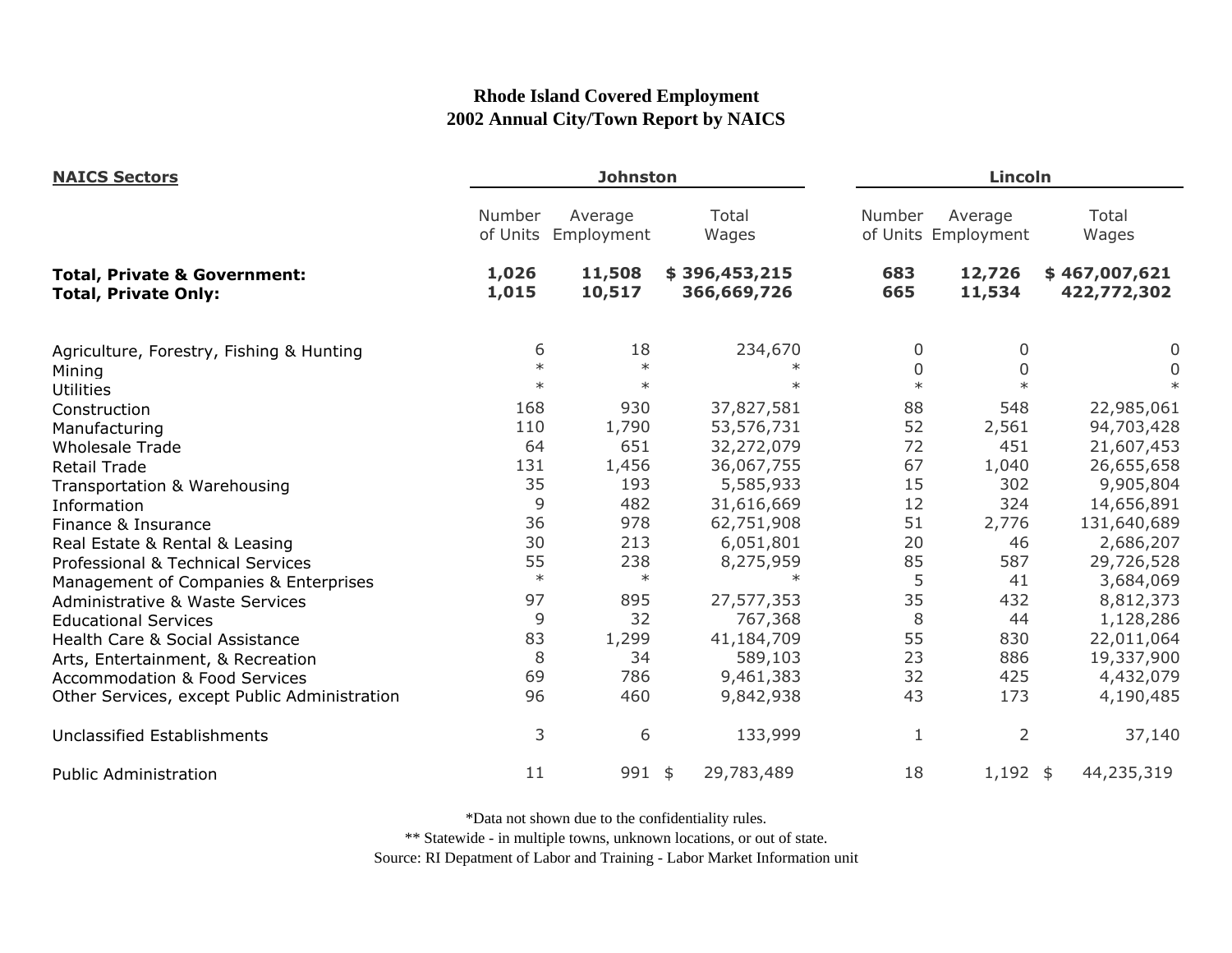| <b>NAICS Sectors</b>                                                   |                | <b>Little Compton</b>          |                            | <b>Middletown</b> |                                |                              |
|------------------------------------------------------------------------|----------------|--------------------------------|----------------------------|-------------------|--------------------------------|------------------------------|
|                                                                        | Number         | Average<br>of Units Employment | Total<br>Wages             | Number            | Average<br>of Units Employment | Total<br>Wages               |
| <b>Total, Private &amp; Government:</b><br><b>Total, Private Only:</b> | 133<br>126     | 610<br>470                     | \$14,987,398<br>11,012,216 | 652<br>641        | 9,959<br>9,306                 | \$340,005,238<br>313,829,677 |
| Agriculture, Forestry, Fishing & Hunting                               | 8              | 35                             | 616,091                    | 6                 | 76                             | 2,132,755                    |
| Mining                                                                 | $\mathbf 0$    | $\mathbf 0$                    |                            | $\ast$            | $\ast$                         |                              |
| <b>Utilities</b>                                                       | $\overline{0}$ | $\overline{0}$                 | O                          | $\ast$            | $\ast$                         |                              |
| Construction                                                           | 33             | 116                            | 3,608,444                  | 61                | 300                            | 11,782,077                   |
| Manufacturing                                                          | 5              | 45                             | 973,043                    | 23                | 555                            | 28,356,222                   |
| <b>Wholesale Trade</b>                                                 | $\overline{4}$ | 5                              | 140,604                    | 41                | 252                            | 9,442,369                    |
| <b>Retail Trade</b>                                                    | 5              | 25                             | 325,918                    | 87                | 1,521                          | 41,581,198                   |
| Transportation & Warehousing                                           | $\ast$         | $\ast$                         | $\ast$                     | 9                 | 62                             | 650,579                      |
| Information                                                            | $\ast$         | $\ast$                         | $\ast$                     | 16                | 296                            | 24,471,470                   |
| Finance & Insurance                                                    | $\ast$         | $\ast$                         | $\ast$                     | 26                | 486                            | 24,083,889                   |
| Real Estate & Rental & Leasing                                         | 4              | 9                              | 308,351                    | 23                | 100                            | 2,575,752                    |
| Professional & Technical Services                                      | 10             | 20                             | 886,932                    | 76                | 1,450                          | 82,076,255                   |
| Management of Companies & Enterprises                                  | $\ast$         | $\ast$                         | $\ast$                     | $\ast$            | $\ast$                         |                              |
| <b>Administrative &amp; Waste Services</b>                             | 16             | 31                             | 826,875                    | 26                | 248                            | 6,828,896                    |
| <b>Educational Services</b>                                            | $\ast$         | $\ast$                         | $\ast$                     | 10                | 369                            | 12,799,712                   |
| Health Care & Social Assistance                                        | $\ast$         | $\ast$                         |                            | 68                | 1,404                          | 31,723,283                   |
| Arts, Entertainment, & Recreation                                      | 6              | 50                             | 1,064,342                  | 16                | 179                            | 2,893,777                    |
| <b>Accommodation &amp; Food Services</b>                               | $\overline{7}$ | 75                             | 910,881                    | 74                | 1,335                          | 17,555,386                   |
| Other Services, except Public Administration                           | 15             | 37                             | 583,625                    | 74                | 593                            | 10,758,523                   |
| <b>Unclassified Establishments</b>                                     | $\mathbf 0$    | $\mathbf 0$                    | $\Omega$                   | 1                 |                                | 12,671                       |
| <b>Public Administration</b>                                           | 7              | $140$ \$                       | 3,975,182                  | 11                | 653 \$                         | 26,175,561                   |

\*Data not shown due to the confidentiality rules.

\*\* Statewide - in multiple towns, unknown locations, or out of state.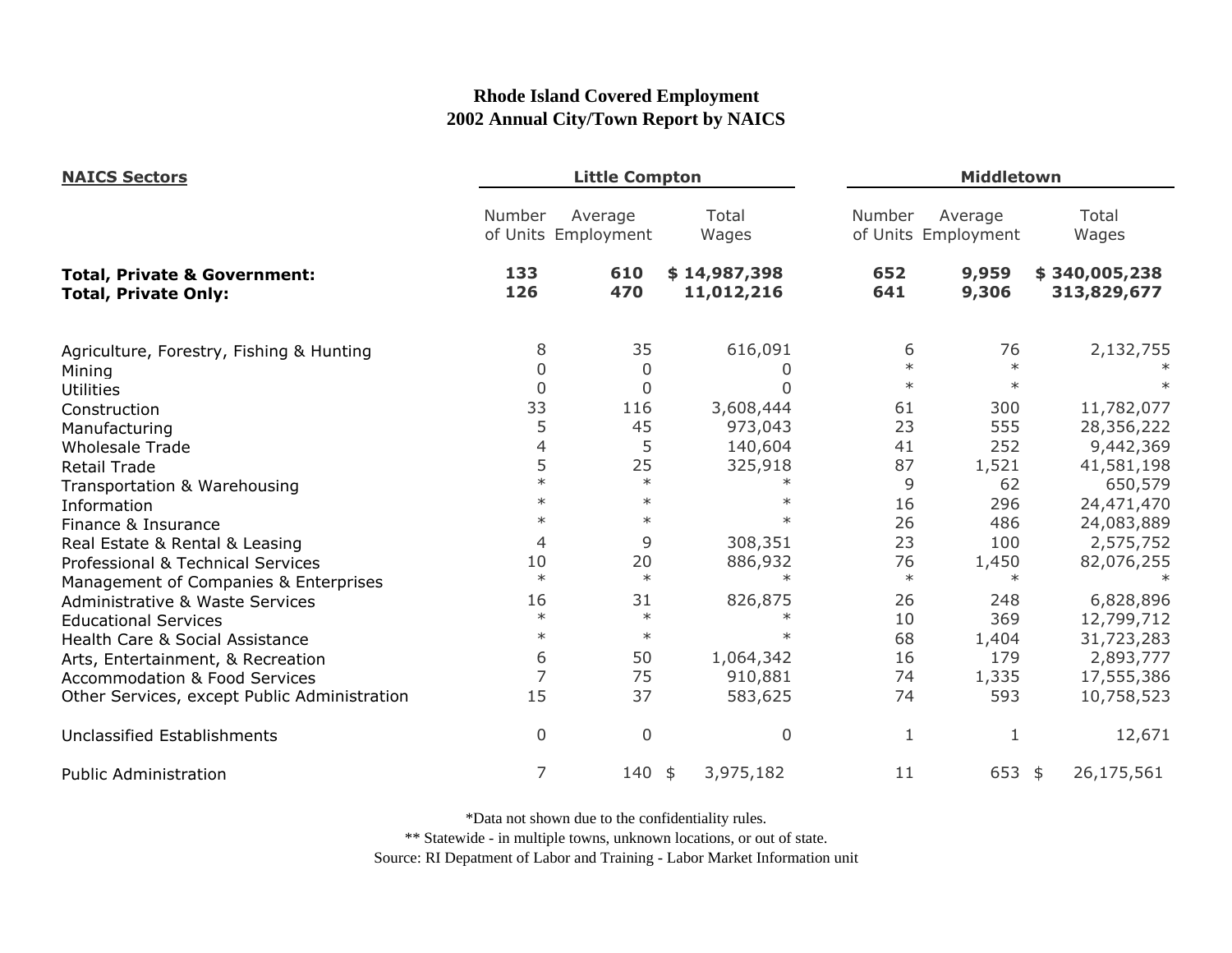| <b>NAICS Sectors</b>                                                   |                | <b>Narragansett</b>            |                             |                |                                | <b>Newport</b>               |  |
|------------------------------------------------------------------------|----------------|--------------------------------|-----------------------------|----------------|--------------------------------|------------------------------|--|
|                                                                        | Number         | Average<br>of Units Employment | Total<br>Wages              | Number         | Average<br>of Units Employment | Total<br>Wages               |  |
| <b>Total, Private &amp; Government:</b><br><b>Total, Private Only:</b> | 477<br>459     | 4,279<br>3,357                 | \$113,101,736<br>76,803,172 | 1,256<br>1,227 | 17,658<br>12,674               | \$661,040,659<br>348,395,249 |  |
| Agriculture, Forestry, Fishing & Hunting                               | 6              | 32                             | 944,210                     | 6              | 51                             | 1,907,310                    |  |
| Mining                                                                 | 0              | 0                              | O                           | 0              | 0                              | $\Omega$                     |  |
| <b>Utilities</b>                                                       | $\Omega$       | 0                              | <sup>0</sup>                | $\ast$         | $\ast$                         |                              |  |
| Construction                                                           | 43             | 132                            | 5,301,886                   | 85             | 444                            | 15,429,538                   |  |
| Manufacturing                                                          | 19             | 132                            | 5,411,551                   | 47             | 284                            | 8,201,543                    |  |
| <b>Wholesale Trade</b>                                                 | 38             | 108                            | 4,336,549                   | 69             | 210                            | 9,377,093                    |  |
| <b>Retail Trade</b>                                                    | 59             | 692                            | 13,810,309                  | 222            | 1,591                          | 32,590,403                   |  |
| Transportation & Warehousing                                           | 11             | 96                             | 2,684,358                   | 33             | 262                            | 5,259,195                    |  |
| Information                                                            | $\overline{7}$ | 5                              | 342,229                     | 22             | 273                            | 10,276,983                   |  |
| Finance & Insurance                                                    | 16             | 46                             | 2,141,777                   | 34             | 195                            | 7,396,296                    |  |
| Real Estate & Rental & Leasing                                         | 22             | 68                             | 1,808,859                   | 47             | 223                            | 6,404,425                    |  |
| Professional & Technical Services                                      | 47             | 160                            | 7,485,376                   | 159            | 808                            | 43,917,315                   |  |
| Management of Companies & Enterprises                                  | $\ast$         | $\ast$                         | $\ast$                      | 4              | 26                             | 1,465,567                    |  |
| <b>Administrative &amp; Waste Services</b>                             | 36             | 188                            | 4,390,158                   | 64             | 586                            | 18,576,786                   |  |
| <b>Educational Services</b>                                            | $\ast$         | $\ast$                         | $\ast$                      | 13             | 538                            | 16,277,187                   |  |
| Health Care & Social Assistance                                        | 35             | 307                            | 8,339,573                   | 87             | 2,009                          | 66,147,445                   |  |
| Arts, Entertainment, & Recreation                                      | 11             | 163                            | 2,551,623                   | 46             | 1,062                          | 24,354,371                   |  |
| <b>Accommodation &amp; Food Services</b>                               | 67             | 970                            | 11,619,143                  | 172            | 3,580                          | 68,334,762                   |  |
| Other Services, except Public Administration                           | 38             | 191                            | 3,670,234                   | 114            | 511                            | 11,814,267                   |  |
| Unclassified Establishments                                            | $\mathbf 0$    | $\overline{0}$                 | $\mathbf 0$                 | $\overline{2}$ | $\overline{2}$                 | 17,270                       |  |
| <b>Public Administration</b>                                           | 18             | 922                            | 36,298,564<br>\$            | 29             | $4,984$ \$                     | 312,645,410                  |  |

\*Data not shown due to the confidentiality rules.

\*\* Statewide - in multiple towns, unknown locations, or out of state.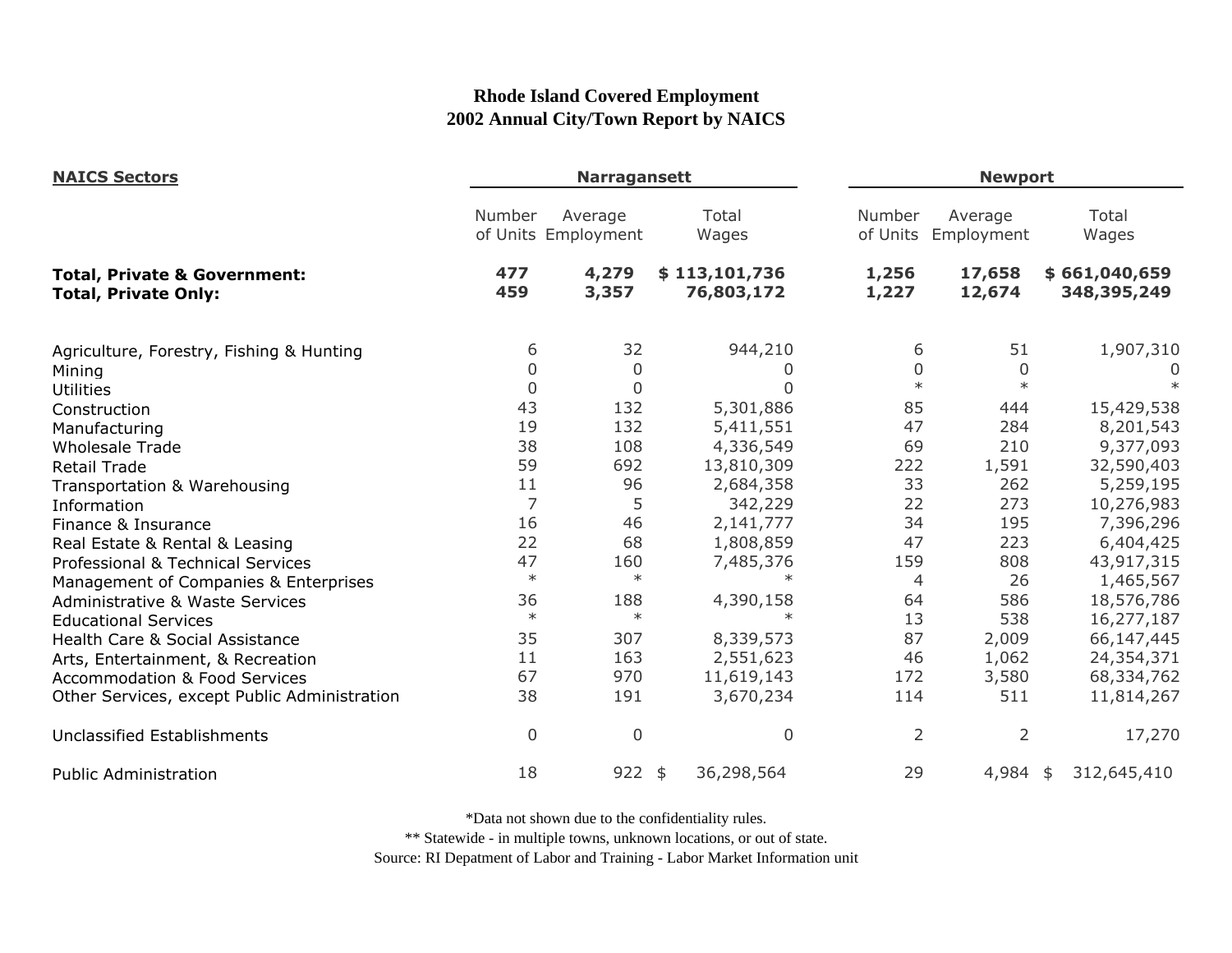| <b>NAICS Sectors</b><br><b>Total, Private &amp; Government:</b><br><b>Total, Private Only:</b> | <b>New Shoreham</b> |                                |                            |             | <b>North Kingstown</b>         |                              |  |
|------------------------------------------------------------------------------------------------|---------------------|--------------------------------|----------------------------|-------------|--------------------------------|------------------------------|--|
|                                                                                                | Number              | Average<br>of Units Employment | Total<br>Wages             | Number      | Average<br>of Units Employment | Total<br>Wages               |  |
|                                                                                                | 197<br>183          | 819<br>713                     | \$22,225,982<br>18,977,772 | 895<br>876  | 12,943<br>11,412               | \$449,054,872<br>388,802,060 |  |
| Agriculture, Forestry, Fishing & Hunting                                                       | $\ast$              | $\ast$                         | $\ast$                     | 9           | 41                             | 1,188,577                    |  |
| Mining                                                                                         | $\Omega$            | 0                              | $\Omega$                   | 0           | $\Omega$                       | O                            |  |
| <b>Utilities</b>                                                                               | $\ast$              | $\ast$                         | $\ast$                     | $\ast$      | $\ast$                         |                              |  |
| Construction                                                                                   | 25                  | 79                             | 3,249,755                  | 93          | 374                            | 13,499,780                   |  |
| Manufacturing                                                                                  | $\ast$              | $\ast$                         |                            | 60          | 4,168                          | 182,448,222                  |  |
| <b>Wholesale Trade</b>                                                                         | $\ast$              | $\ast$                         | $\ast$                     | 111         | 371                            | 20,743,711                   |  |
| <b>Retail Trade</b>                                                                            | 41                  | 85                             | 2,272,801                  | 111         | 2,294                          | 56,878,239                   |  |
| Transportation & Warehousing                                                                   | $\ast$              | $\ast$                         | $\ast$                     | 24          | 217                            | 6,021,271                    |  |
| Information                                                                                    | 5                   | 14                             | 454,064                    | 20          | 127                            | 5,701,235                    |  |
| Finance & Insurance                                                                            | $\ast$              | $\ast$                         | $\ast$                     | 44          | 224                            | 14,063,279                   |  |
| Real Estate & Rental & Leasing                                                                 | 12                  | 24                             | 773,469                    | 25          | 74                             | 1,752,190                    |  |
| Professional & Technical Services                                                              | 8                   | 17                             | 357,911                    | 105         | 278                            | 11,537,454                   |  |
| Management of Companies & Enterprises                                                          | $\ast$              | $\ast$                         | $\ast$                     | $\ast$      | $\ast$                         | $\ast$                       |  |
| <b>Administrative &amp; Waste Services</b>                                                     | 12                  | 32                             | 852,946                    | 50          | 113                            | 2,928,574                    |  |
| <b>Educational Services</b>                                                                    | $\ast$              | $\ast$                         |                            | 13          | 103                            | 2,361,089                    |  |
| Health Care & Social Assistance                                                                | $\ast$              | $\ast$                         | $\ast$                     | 57          | 950                            | 24,660,993                   |  |
| Arts, Entertainment, & Recreation                                                              | 8                   | 31                             | 870,668                    | 22          | 211                            | 4,242,362                    |  |
| <b>Accommodation &amp; Food Services</b>                                                       | 47                  | 367                            | 7,982,139                  | 59          | 1,057                          | 11,109,145                   |  |
| Other Services, except Public Administration                                                   | 9                   | 14                             | 210,130                    | 69          | 277                            | 6,674,064                    |  |
| <b>Unclassified Establishments</b>                                                             | $\overline{0}$      | $\mathbf 0$                    | $\overline{0}$             | $\mathbf 0$ | 0                              | 0                            |  |
| <b>Public Administration</b>                                                                   | 14                  | 106 \$                         | 3,248,210                  | 19          | $1,531$ \$                     | 60,252,812                   |  |

\*Data not shown due to the confidentiality rules.

\*\* Statewide - in multiple towns, unknown locations, or out of state.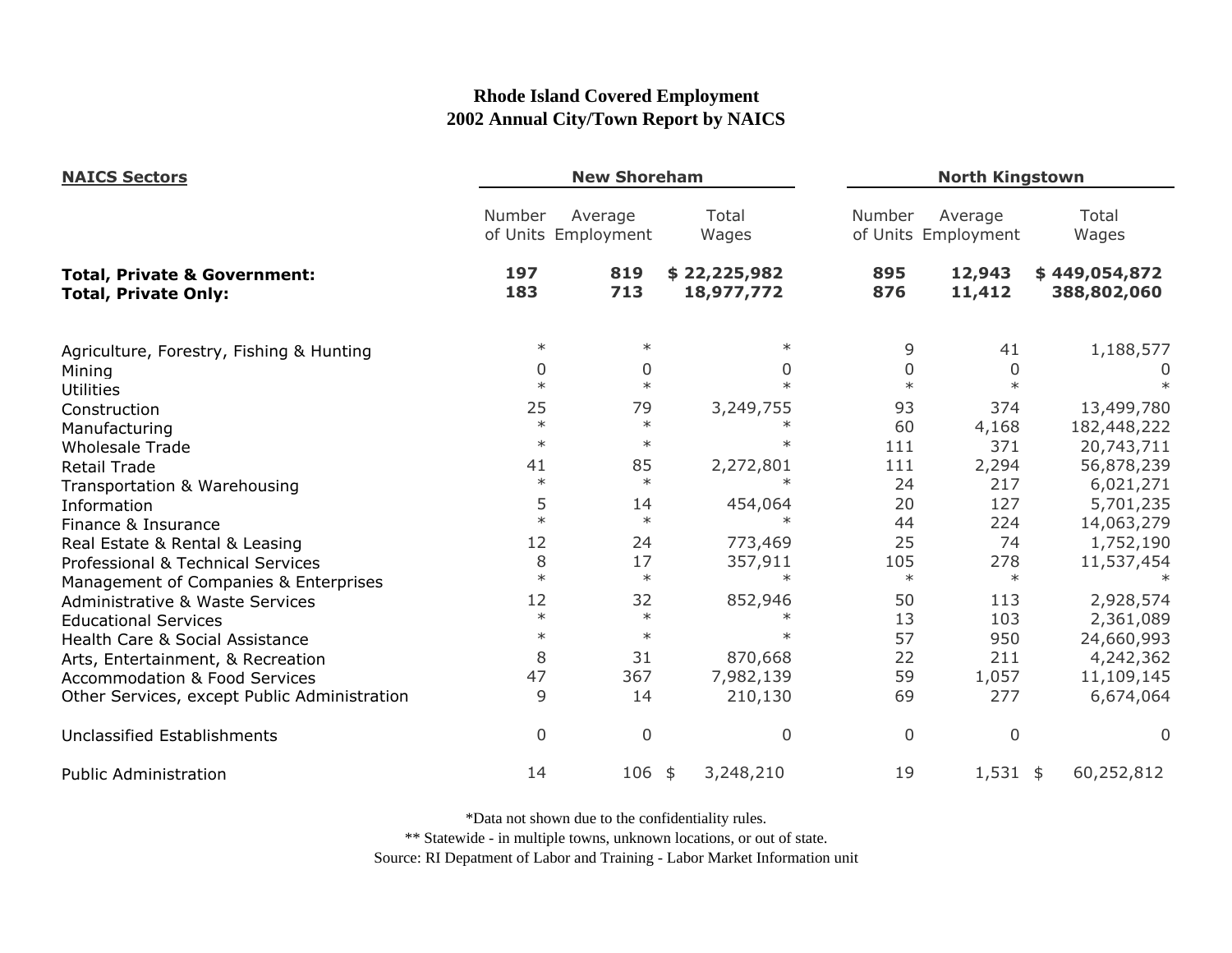| <b>NAICS Sectors</b><br><b>Total, Private &amp; Government:</b><br><b>Total, Private Only:</b> | <b>North Providence</b> |                                |                              |              | <b>North Smithfield</b>        |                              |  |
|------------------------------------------------------------------------------------------------|-------------------------|--------------------------------|------------------------------|--------------|--------------------------------|------------------------------|--|
|                                                                                                | Number                  | Average<br>of Units Employment | Total<br>Wages               | Number       | Average<br>of Units Employment | Total<br>Wages               |  |
|                                                                                                | 718<br>705              | 8,778<br>7,855                 | \$253,909,031<br>214,240,431 | 348<br>336   | 4,233<br>3,818                 | \$125,079,098<br>111,446,555 |  |
| Agriculture, Forestry, Fishing & Hunting                                                       | 0                       | 0                              | 0                            | $\ast$       | $\ast$                         |                              |  |
| Mining                                                                                         | 0                       | $\Omega$                       |                              | $\ast$       | $\ast$                         |                              |  |
| <b>Utilities</b>                                                                               | $\mathbf{0}$            | 0                              |                              | 0            | 0                              | 0                            |  |
| Construction                                                                                   | 69                      | 318                            | 11,549,566                   | 54           | 320                            | 11,716,759                   |  |
| Manufacturing                                                                                  | 67                      | 748                            | 24,450,096                   | 27           | 633                            | 24,087,630                   |  |
| <b>Wholesale Trade</b>                                                                         | 41                      | 126                            | 6,217,065                    | 33           | 200                            | 8,755,568                    |  |
| <b>Retail Trade</b>                                                                            | 97                      | 1,218                          | 28,066,919                   | 41           | 692                            | 17,266,537                   |  |
| Transportation & Warehousing                                                                   | 18                      | 147                            | 3,205,459                    | 10           | 162                            | 4,218,476                    |  |
| Information                                                                                    | 10                      | 31                             | 1,048,482                    | 7            | 23                             | 447,431                      |  |
| Finance & Insurance                                                                            | 36                      | 346                            | 13,979,679                   | 14           | 85                             | 3,715,731                    |  |
| Real Estate & Rental & Leasing                                                                 | 18                      | 72                             | 1,614,307                    | 11           | 24                             | 575,949                      |  |
| Professional & Technical Services                                                              | 60                      | 268                            | 10,979,872                   | 33           | 213                            | 7,960,698                    |  |
| Management of Companies & Enterprises                                                          | $\ast$                  | $\ast$                         | $\ast$                       | $\mathbf{0}$ | 0                              | $\Omega$                     |  |
| <b>Administrative &amp; Waste Services</b>                                                     | 48                      | 629                            | 6,838,303                    | 11           | 40                             | 759,148                      |  |
| <b>Educational Services</b>                                                                    | 9                       | 14                             | 254,956                      | $\ast$       | $\ast$                         |                              |  |
| Health Care & Social Assistance                                                                | 81                      | 2,642                          | 88,208,945                   | 34           | 873                            | 23,864,221                   |  |
| Arts, Entertainment, & Recreation                                                              | 6                       | 124                            | 922,686                      | 4            | 10                             | 232,431                      |  |
| <b>Accommodation &amp; Food Services</b>                                                       | 65                      | 815                            | 9,653,462                    | 20           | 409                            | 4,501,950                    |  |
| Other Services, except Public Administration                                                   | 79                      | 345                            | 6,850,537                    | 29           | 71                             | 1,195,717                    |  |
| Unclassified Establishments                                                                    | $\overline{0}$          | $\overline{0}$                 | 0                            | 0            | 0                              | 0                            |  |
| <b>Public Administration</b>                                                                   | 13                      | 923                            | 39,668,600<br>\$             | 12           | 415 \$                         | 13,632,543                   |  |

\*Data not shown due to the confidentiality rules.

\*\* Statewide - in multiple towns, unknown locations, or out of state.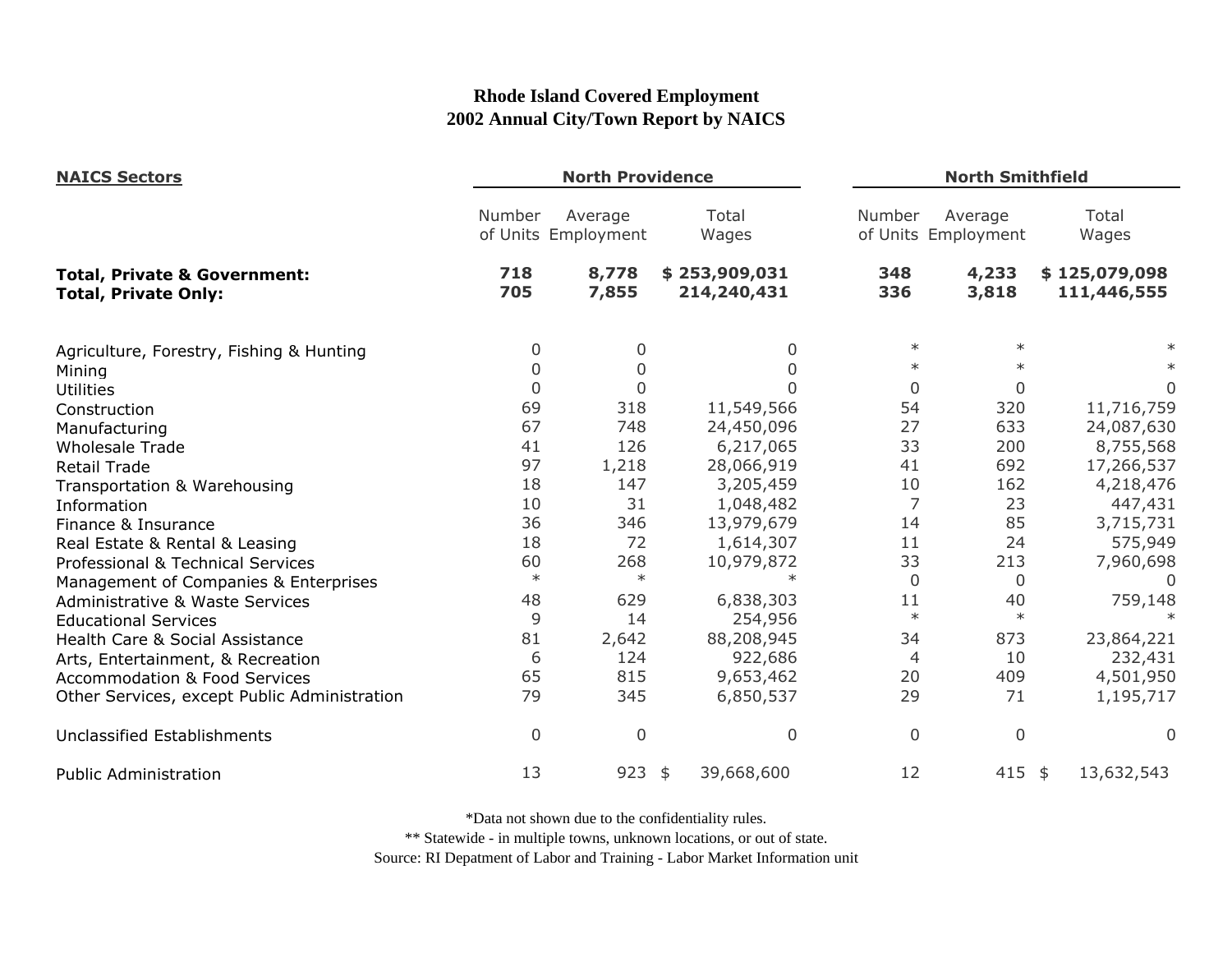| <b>NAICS Sectors</b>                                                   | <b>Pawtucket</b>   |                       |                              |              | <b>Portsmouth</b>              |                              |  |
|------------------------------------------------------------------------|--------------------|-----------------------|------------------------------|--------------|--------------------------------|------------------------------|--|
|                                                                        | Number<br>of Units | Average<br>Employment | Total<br>Wages               | Number       | Average<br>of Units Employment | Total<br>Wages               |  |
| <b>Total, Private &amp; Government:</b><br><b>Total, Private Only:</b> | 1,543<br>1,519     | 28,410<br>26,167      | \$961,831,131<br>853,065,931 | 474<br>461   | 5,741<br>5,205                 | \$237,893,911<br>216,564,317 |  |
| Agriculture, Forestry, Fishing & Hunting                               | $\ast$             | $\ast$                | $\ast$                       | 16           | 77                             | 1,329,260                    |  |
| Mining                                                                 | $\mathbf 0$        | $\mathbf{0}$          | 0                            | $\mathbf 0$  | 0                              | 0                            |  |
| <b>Utilities</b>                                                       | $\ast$             | $\ast$                | $\ast$                       | $\ast$       | $\ast$                         |                              |  |
| Construction                                                           | 149                | 1,095                 | 48,513,970                   | 83           | 593                            | 22,301,112                   |  |
| Manufacturing                                                          | 196                | 7,525                 | 252,758,692                  | 29           | 2,184                          | 133,778,227                  |  |
| <b>Wholesale Trade</b>                                                 | 96                 | 659                   | 24,436,995                   | 27           | 84                             | 3,492,061                    |  |
| <b>Retail Trade</b>                                                    | 202                | 2,362                 | 60,384,465                   | 57           | 474                            | 9,956,202                    |  |
| Transportation & Warehousing                                           | 42                 | 512                   | 16,490,980                   | 6            | 51                             | 726,785                      |  |
| Information                                                            | 22                 | 1,084                 | 43,511,371                   | 11           | 56                             | 3,149,851                    |  |
| Finance & Insurance                                                    | 54                 | 906                   | 32,554,438                   | 19           | 86                             | 3,946,310                    |  |
| Real Estate & Rental & Leasing                                         | 47                 | 322                   | 11,077,450                   | 14           | 99                             | 1,842,648                    |  |
| Professional & Technical Services                                      | 119                | 462                   | 17,326,599                   | 51           | 135                            | 5,299,889                    |  |
| Management of Companies & Enterprises                                  | 5                  | 1,181                 | 93,348,595                   | $\ast$       | $\ast$                         |                              |  |
| Administrative & Waste Services                                        | 86                 | 1,729                 | 27,852,083                   | 23           | 70                             | 2,508,786                    |  |
| <b>Educational Services</b>                                            | 20                 | 269                   | 6,199,140                    | 9            | 227                            | 7,222,910                    |  |
| Health Care & Social Assistance                                        | 165                | 5,086                 | 166,198,754                  | 27           | 368                            | 8,573,761                    |  |
| Arts, Entertainment, & Recreation                                      | 15                 | 335                   | 7,634,737                    | 10           | 125                            | 2,514,445                    |  |
| <b>Accommodation &amp; Food Services</b>                               | 129                | 1,279                 | 15,202,412                   | 33           | 400                            | 5,902,675                    |  |
| Other Services, except Public Administration                           | 168                | 1,341                 | 28,537,696                   | 43           | 166                            | 3,907,024                    |  |
| Unclassified Establishments                                            | $\mathbf{1}$       | 6                     | 142,767                      | $\mathbf{1}$ | 6                              | 49,797                       |  |
| <b>Public Administration</b>                                           | 24                 | 2,243                 | 108,765,200<br>\$            | 13           | 536 \$                         | 21,329,594                   |  |

\*Data not shown due to the confidentiality rules.

\*\* Statewide - in multiple towns, unknown locations, or out of state.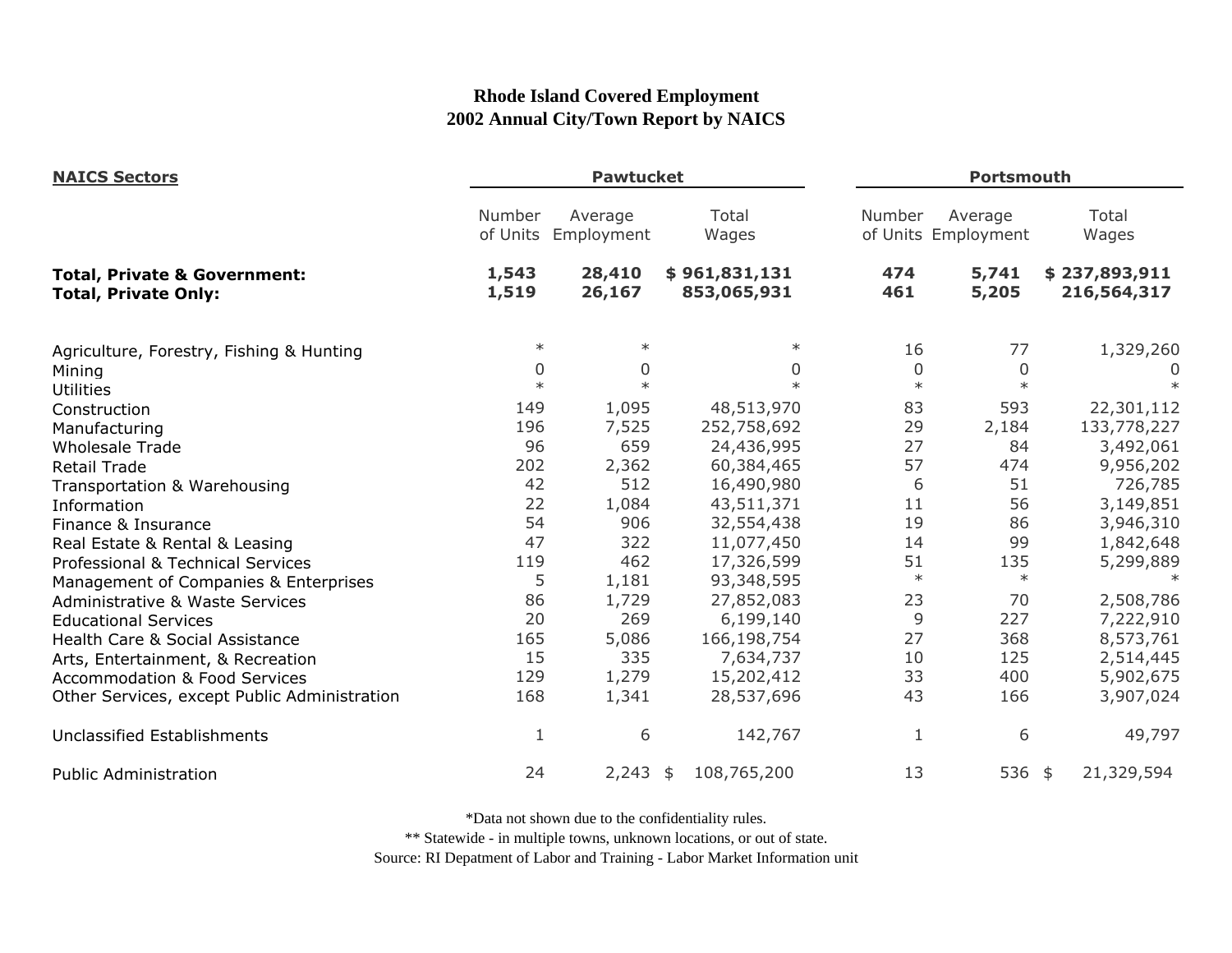| <b>NAICS Sectors</b>                                                   | <b>Providence</b>  |                       |                                  |                | <b>Richmond</b>                |                            |  |
|------------------------------------------------------------------------|--------------------|-----------------------|----------------------------------|----------------|--------------------------------|----------------------------|--|
|                                                                        | Number<br>of Units | Average<br>Employment | Total<br>Wages                   | Number         | Average<br>of Units Employment | Total<br>Wages             |  |
| <b>Total, Private &amp; Government:</b><br><b>Total, Private Only:</b> | 5,588<br>5,485     | 116,197<br>97,381     | \$4,523,617,127<br>3,649,124,382 | 126<br>117     | 1,888<br>1,305                 | \$56,287,297<br>32,088,235 |  |
| Agriculture, Forestry, Fishing & Hunting                               | $\ast$             | $\ast$                |                                  | $\ast$         | $\ast$                         |                            |  |
| Mining                                                                 | 0                  | $\Omega$              | <sup>n</sup>                     | $\ast$         | $\ast$                         |                            |  |
| <b>Utilities</b>                                                       | 5                  | 649                   | 46,539,920                       | $\overline{0}$ | 0                              | $\Omega$                   |  |
| Construction                                                           | 287                | 2,834                 | 138,124,133                      | 16             | 40                             | 1,254,991                  |  |
| Manufacturing                                                          | 470                | 9,110                 | 313,307,428                      | 7              | 202                            | 8,198,754                  |  |
| <b>Wholesale Trade</b>                                                 | 282                | 2,541                 | 122,070,650                      | 6              | 22                             | 1,321,940                  |  |
| <b>Retail Trade</b>                                                    | 681                | 7,647                 | 165,445,008                      | 21             | 389                            | 7,404,785                  |  |
| Transportation & Warehousing                                           | 69                 | 912                   | 28,316,004                       | $\ast$         | $\ast$                         |                            |  |
| Information                                                            | 128                | 4,225                 | 221,519,027                      | $\ast$         | $\ast$                         |                            |  |
| Finance & Insurance                                                    | 327                | 6,714                 | 416,501,550                      | 7              | 48                             | 2,010,160                  |  |
| Real Estate & Rental & Leasing                                         | 193                | 1,443                 | 53,162,634                       | $\ast$         | $\ast$                         |                            |  |
| Professional & Technical Services                                      | 884                | 6,002                 | 318,616,692                      | 6              | 20                             | 544,360                    |  |
| Management of Companies & Enterprises                                  | 31                 | 1,485                 | 105,708,891                      | 0              | $\Omega$                       | $\Omega$                   |  |
| Administrative & Waste Services                                        | 340                | 8,259                 | 176,646,484                      | 6              | 35                             | 1,369,266                  |  |
| <b>Educational Services</b>                                            | 82                 | 9,512                 | 372,068,472                      | 0              | $\overline{0}$                 |                            |  |
| Health Care & Social Assistance                                        | 545                | 22,432                | 900,130,394                      | 5              | 58                             | 1,519,126                  |  |
| Arts, Entertainment, & Recreation                                      | 58                 | 978                   | 21,286,588                       | 6              | 142                            | 1,866,895                  |  |
| <b>Accommodation &amp; Food Services</b>                               | 468                | 8,069                 | 127,904,641                      | 17             | 236                            | 2,667,814                  |  |
| Other Services, except Public Administration                           | 632                | 4,563                 | 121,456,410                      | 10             | 34                             | 805,282                    |  |
| <b>Unclassified Establishments</b>                                     | $\overline{2}$     | 3                     | 227,743                          | 0              | $\Omega$                       | $\Omega$                   |  |
| <b>Public Administration</b>                                           | 103                | 18,816 \$             | 874,492,745                      | 9              | 583                            | 24,199,062<br>\$           |  |

\*Data not shown due to the confidentiality rules.

\*\* Statewide - in multiple towns, unknown locations, or out of state.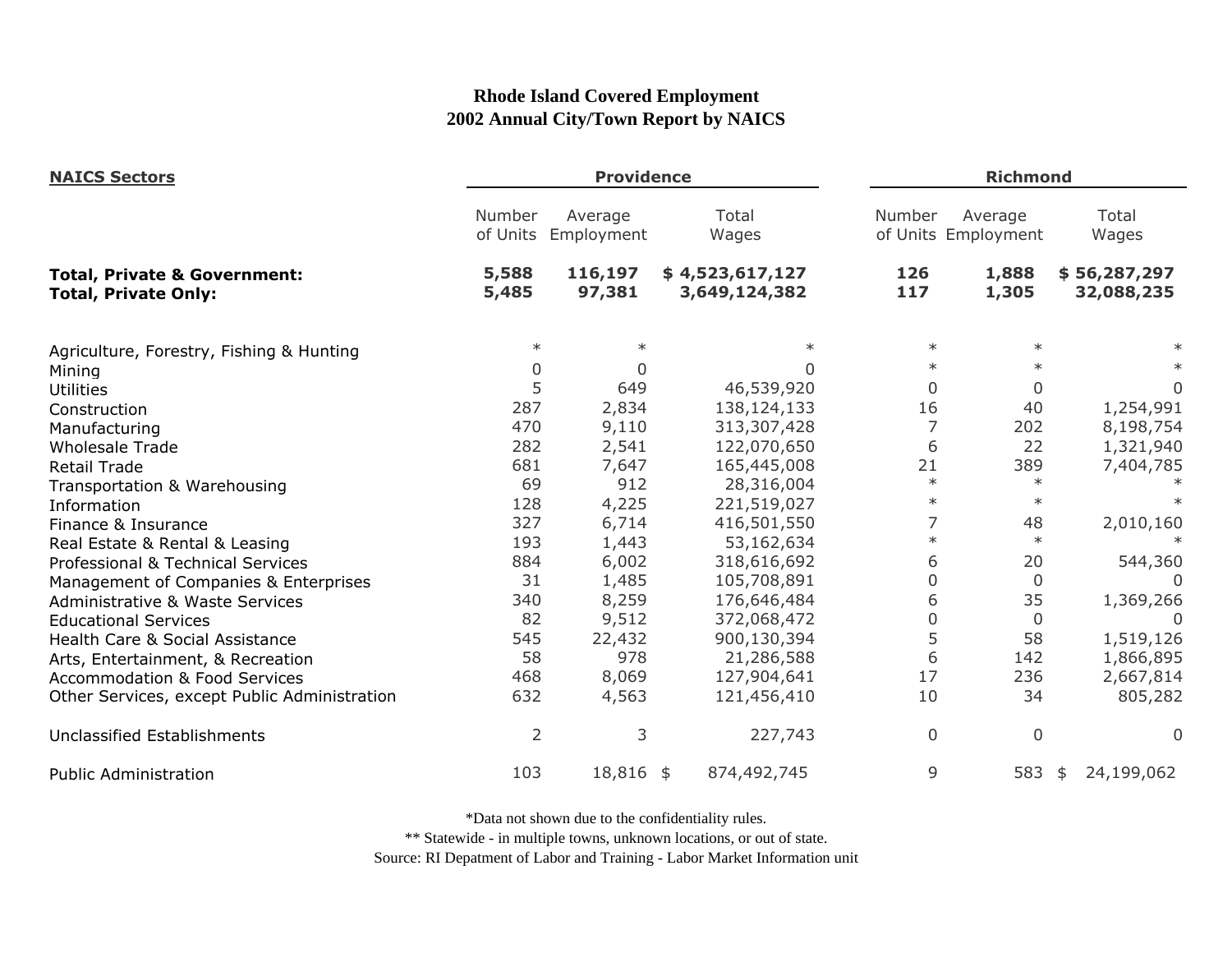| <b>NAICS Sectors</b>                                                   | <b>Scituate</b> |                                |                            |              | <b>Smithfield</b>              |                              |  |
|------------------------------------------------------------------------|-----------------|--------------------------------|----------------------------|--------------|--------------------------------|------------------------------|--|
|                                                                        | Number          | Average<br>of Units Employment | Total<br>Wages             | Number       | Average<br>of Units Employment | Total<br>Wages               |  |
| <b>Total, Private &amp; Government:</b><br><b>Total, Private Only:</b> | 247<br>237      | 1,654<br>1,004                 | \$60,040,104<br>26,743,631 | 744<br>728   | 11,182<br>10,587               | \$407,313,059<br>383,641,587 |  |
| Agriculture, Forestry, Fishing & Hunting                               | 8               | 12                             | 165,629                    | 4            | 6                              | 78,250                       |  |
| Mining                                                                 | $\overline{0}$  | 0                              |                            | $\ast$       | $\ast$                         |                              |  |
| <b>Utilities</b>                                                       | $\mathbf 0$     | $\mathbf 0$                    |                            | $\mathbf{0}$ | $\mathbf{0}$                   |                              |  |
| Construction                                                           | 50              | 131                            | 5,150,156                  | 121          | 875                            | 44,831,553                   |  |
| Manufacturing                                                          | 13              | 99                             | 2,955,422                  | 77           | 1,313                          | 48,541,092                   |  |
| <b>Wholesale Trade</b>                                                 | 20              | 38                             | 1,553,247                  | 67           | 688                            | 32,182,033                   |  |
| <b>Retail Trade</b>                                                    | 22              | 197                            | 3,815,088                  | 104          | 1,870                          | 40,885,947                   |  |
| Transportation & Warehousing                                           | 14              | 46                             | 1,294,311                  | 15           | 122                            | 4,088,545                    |  |
| Information                                                            | 7               | 32                             | 593,208                    | 12           | 148                            | 4,637,982                    |  |
| Finance & Insurance                                                    | 6               | 20                             | 659,246                    | 33           | 1,748                          | 110,030,981                  |  |
| Real Estate & Rental & Leasing                                         | 6               | 8                              | 391,089                    | 15           | 93                             | 3,734,723                    |  |
| Professional & Technical Services                                      | 21              | 47                             | 1,680,502                  | 64           | 222                            | 10,069,825                   |  |
| Management of Companies & Enterprises                                  | $\ast$          | $\ast$                         | $\ast$                     | $\ast$       | $\ast$                         |                              |  |
| Administrative & Waste Services                                        | 23              | 49                             | 1,720,074                  | 37           | 215                            | 7,132,264                    |  |
| <b>Educational Services</b>                                            | $\ast$          | $\ast$                         | $\ast$                     | 9            | 715                            | 31,314,696                   |  |
| Health Care & Social Assistance                                        | 16              | 197                            | 4,143,025                  | 43           | 1,135                          | 26,108,092                   |  |
| Arts, Entertainment, & Recreation                                      | $\ast$          | $\ast$                         | $\ast$                     | 8            | 52                             | 661,136                      |  |
| <b>Accommodation &amp; Food Services</b>                               | 8               | 61                             | 835,081                    | 62           | 1,111                          | 13,834,077                   |  |
| Other Services, except Public Administration                           | 21              | 52                             | 1,368,668                  | 54           | 264                            | 5,118,205                    |  |
| <b>Unclassified Establishments</b>                                     | $\overline{0}$  | $\overline{0}$                 | $\Omega$                   | 1            | 0                              | $\Omega$                     |  |
| <b>Public Administration</b>                                           | 10              | 650                            | 33,296,473<br>\$           | 16           | 595 \$                         | 23,671,472                   |  |

\*Data not shown due to the confidentiality rules.

\*\* Statewide - in multiple towns, unknown locations, or out of state.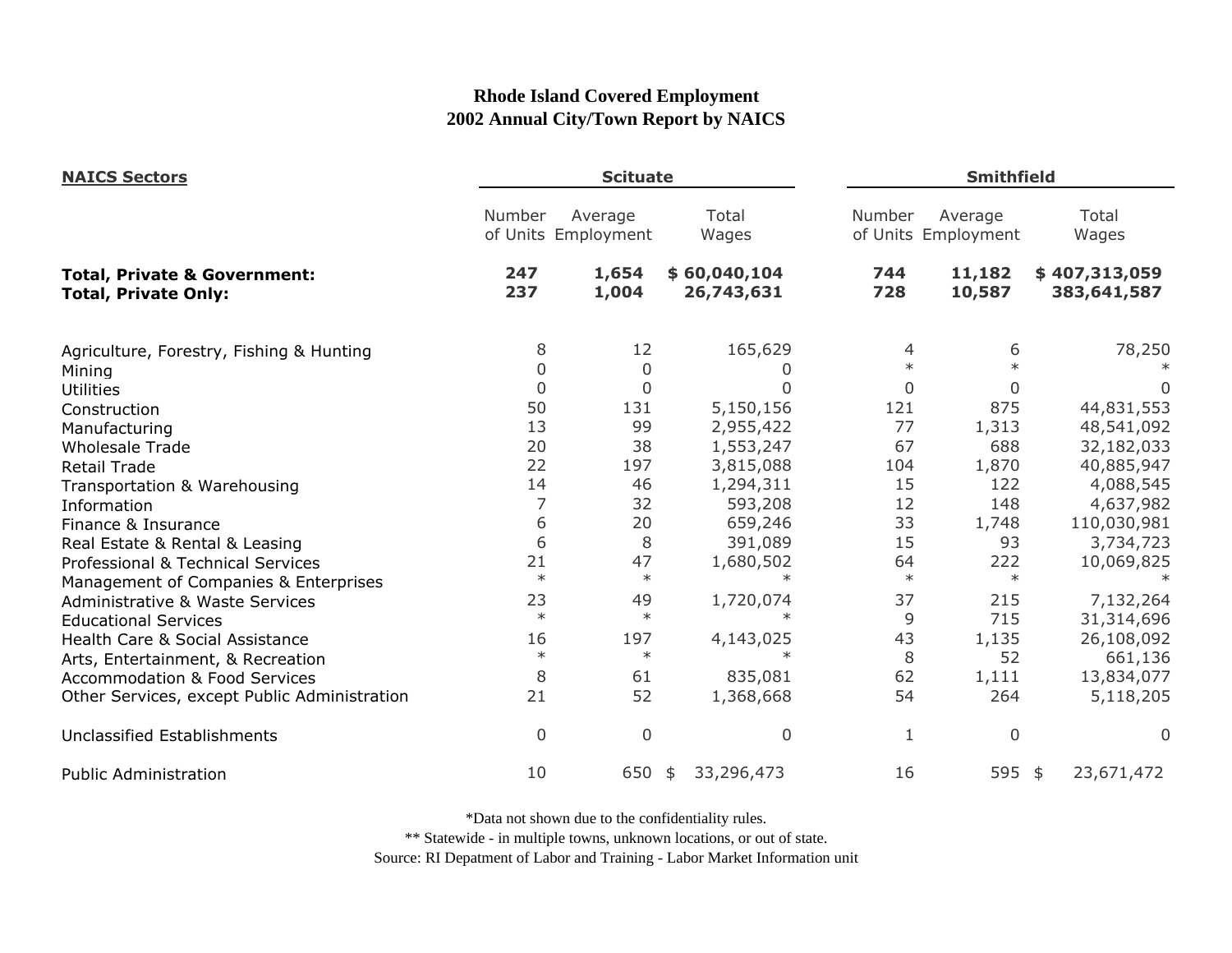| <b>NAICS Sectors</b>                                                   | <b>South Kingstown</b> |                                |                              |                | <b>Tiverton</b>                |                            |  |
|------------------------------------------------------------------------|------------------------|--------------------------------|------------------------------|----------------|--------------------------------|----------------------------|--|
|                                                                        | Number                 | Average<br>of Units Employment | Total<br>Wages               | Number         | Average<br>of Units Employment | Total<br>Wages             |  |
| <b>Total, Private &amp; Government:</b><br><b>Total, Private Only:</b> | 926<br>908             | 11,880<br>8,414                | \$392,228,816<br>253,422,187 | 379<br>364     | 2,505<br>2,046                 | \$69,732,863<br>55,326,031 |  |
| Agriculture, Forestry, Fishing & Hunting                               | 26<br>$\ast$           | 92<br>$\ast$                   | 2,671,154                    | 13<br>$\ast$   | 28<br>$\ast$                   | 494,426                    |  |
| Mining                                                                 | $\ast$                 | $\ast$                         |                              | $\ast$         | $\ast$                         |                            |  |
| Utilities                                                              | 102                    | 348                            | 12,458,362                   | 48             | 193                            | 6,559,604                  |  |
| Construction                                                           | 31                     | 876                            | 35,886,557                   | 14             | 75                             | 1,962,003                  |  |
| Manufacturing                                                          | 71                     | 573                            | 30,348,717                   | 24             | 96                             | 3,526,335                  |  |
| <b>Wholesale Trade</b><br><b>Retail Trade</b>                          | 113                    | 1,368                          | 33,286,991                   | 62             | 601                            | 16,668,899                 |  |
|                                                                        | 11                     | 101                            | 1,522,616                    | 12             | 61                             | 1,708,567                  |  |
| Transportation & Warehousing<br>Information                            | 19                     | 167                            | 7,230,409                    | $\overline{4}$ | 3                              | 162,478                    |  |
| Finance & Insurance                                                    | 33                     | 195                            | 8,479,004                    | 14             | 46                             | 1,519,624                  |  |
| Real Estate & Rental & Leasing                                         | 30                     | 96                             | 2,706,370                    | 9              | 23                             | 745,559                    |  |
| Professional & Technical Services                                      | 87                     | 350                            | 15,507,208                   | 36             | 127                            | 5,654,061                  |  |
| Management of Companies & Enterprises                                  | $\ast$                 | $\ast$                         | $\ast$                       | $\ast$         | $\ast$                         |                            |  |
| Administrative & Waste Services                                        | 55                     | 223                            | 6,810,966                    | 28             | 69                             | 1,753,476                  |  |
| <b>Educational Services</b>                                            | 17                     | 109                            | 2,398,097                    | $\ast$         | $\ast$                         |                            |  |
| Health Care & Social Assistance                                        | 96                     | 1,946                          | 62,772,592                   | 25             | 350                            | 8,084,634                  |  |
| Arts, Entertainment, & Recreation                                      | 26                     | 188                            | 3,858,959                    | 4              | 14                             | 646,530                    |  |
| <b>Accommodation &amp; Food Services</b>                               | 89                     | 1,043                          | 12,607,744                   | 23             | 189                            | 2,080,616                  |  |
| Other Services, except Public Administration                           | 99                     | 721                            | 13,721,590                   | 42             | 139                            | 2,307,589                  |  |
| Unclassified Establishments                                            | $\boldsymbol{0}$       | $\mathbf 0$                    | $\overline{0}$               | $\overline{0}$ | 0                              | $\overline{0}$             |  |
| <b>Public Administration</b>                                           | 18                     | $3,466$ \$                     | 138,806,629                  | 15             | 459                            | 14,406,832<br>\$           |  |

\*Data not shown due to the confidentiality rules.

\*\* Statewide - in multiple towns, unknown locations, or out of state.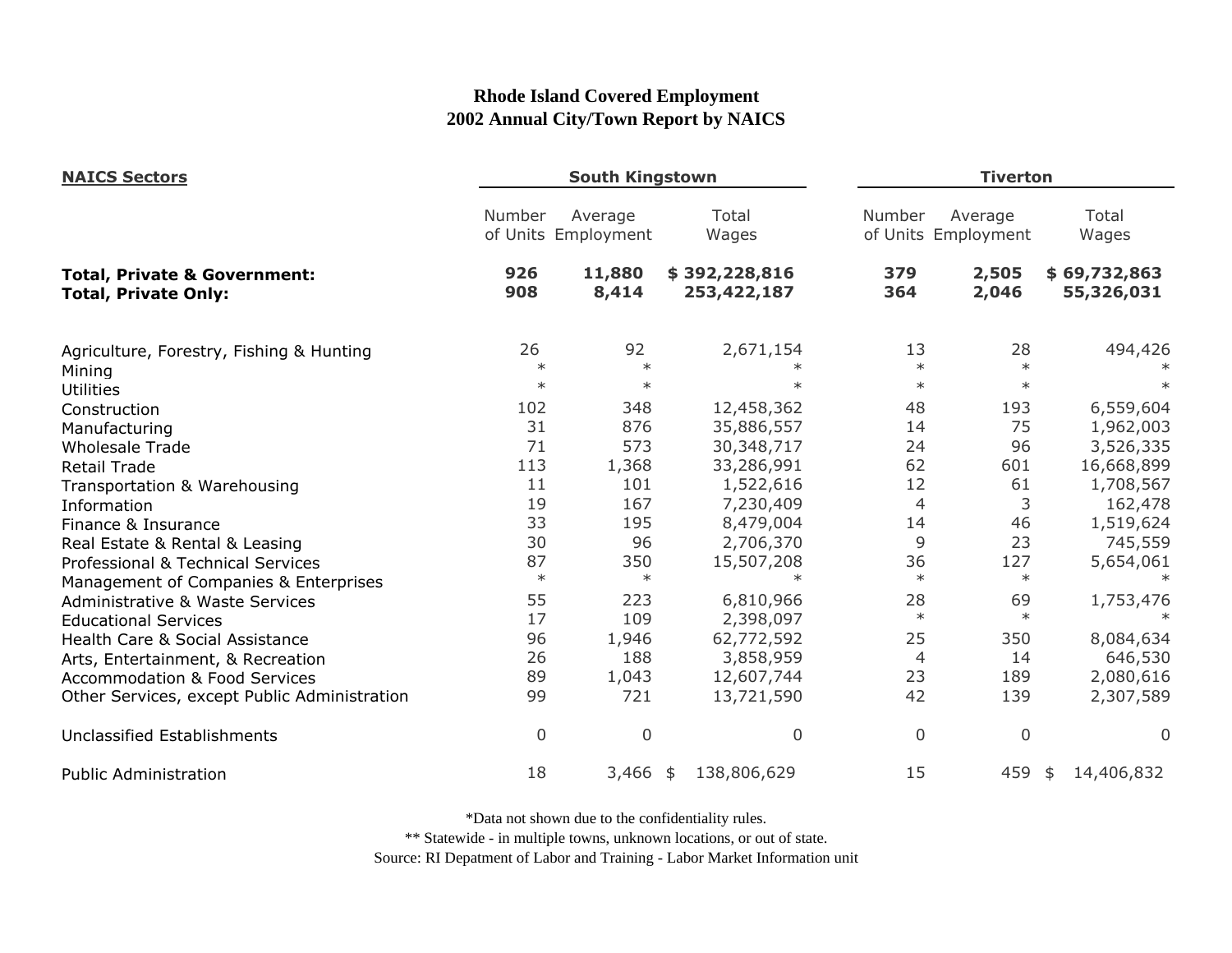| <b>NAICS Sectors</b>                                                   | <b>Warren</b> |                                |                             |                    | <b>Warwick</b>        |                                  |  |
|------------------------------------------------------------------------|---------------|--------------------------------|-----------------------------|--------------------|-----------------------|----------------------------------|--|
|                                                                        | Number        | Average<br>of Units Employment | Total<br>Wages              | Number<br>of Units | Average<br>Employment | Total<br>Wages                   |  |
| <b>Total, Private &amp; Government:</b><br><b>Total, Private Only:</b> | 363<br>354    | 3,838<br>3,717                 | \$104,452,012<br>98,935,067 | 3,150<br>3,117     | 50,775<br>46,478      | \$1,601,204,736<br>1,407,575,918 |  |
| Agriculture, Forestry, Fishing & Hunting                               | $\ast$        | $\ast$                         | $\ast$                      | $\ast$             | $\ast$                |                                  |  |
| Mining                                                                 | $\Omega$      | $\overline{0}$                 | $\mathbf{0}$                | $\ast$             | $\ast$                |                                  |  |
| <b>Utilities</b>                                                       | $\mathbf 0$   | $\mathbf 0$                    | $\Omega$                    | $\ast$             | $\ast$                | $\ast$                           |  |
| Construction                                                           | 43            | 133                            | 4,139,120                   | 284                | 1,843                 | 78,187,425                       |  |
| Manufacturing                                                          | 43            | 1,123                          | 37,001,110                  | 223                | 5,560                 | 212,036,383                      |  |
| <b>Wholesale Trade</b>                                                 | 17            | 181                            | 9,526,194                   | 276                | 1,818                 | 78,471,299                       |  |
| <b>Retail Trade</b>                                                    | 50            | 320                            | 6,129,271                   | 460                | 8,624                 | 183,769,357                      |  |
| Transportation & Warehousing                                           | 11            | 242                            | 6,021,627                   | 100                | 2,428                 | 73,841,490                       |  |
| Information                                                            | 4             | 48                             | 972,961                     | 41                 | 673                   | 29,098,861                       |  |
| Finance & Insurance                                                    | 14            | 92                             | 3,912,732                   | 193                | 3,214                 | 146, 165, 754                    |  |
| Real Estate & Rental & Leasing                                         | 9             | 24                             | 525,500                     | 112                | 1,212                 | 37,988,838                       |  |
| Professional & Technical Services                                      | 18            | 64                             | 2,833,413                   | 339                | 1,433                 | 61,506,296                       |  |
| Management of Companies & Enterprises                                  | $\ast$        | $\ast$                         | $\ast$                      | 12                 | 1,364                 | 72,106,348                       |  |
| <b>Administrative &amp; Waste Services</b>                             | 22            | 101                            | 1,745,419                   | 185                | 2,714                 | 59,754,699                       |  |
| <b>Educational Services</b>                                            | $\ast$        | $\ast$                         |                             | 29                 | 746                   | 21,099,966                       |  |
| Health Care & Social Assistance                                        | 32            | 564                            | 15,223,932                  | 319                | 7,489                 | 238,210,960                      |  |
| Arts, Entertainment, & Recreation                                      | 5             | 23                             | 308,781                     | 33                 | 490                   | 8,767,212                        |  |
| <b>Accommodation &amp; Food Services</b>                               | 37            | 637                            | 7,203,055                   | 237                | 5,128                 | 68,254,375                       |  |
| Other Services, except Public Administration                           | 43            | 137                            | 2,515,463                   | 264                | 1,698                 | 36,681,352                       |  |
| Unclassified Establishments                                            | 1             | 3                              | 124,871                     | $\overline{4}$     | 11                    | 247,347                          |  |
| <b>Public Administration</b>                                           | 9             | $121$ \$                       | 5,516,945                   | 33                 | 4,297 \$              | 193,628,818                      |  |

\*Data not shown due to the confidentiality rules.

\*\* Statewide - in multiple towns, unknown locations, or out of state.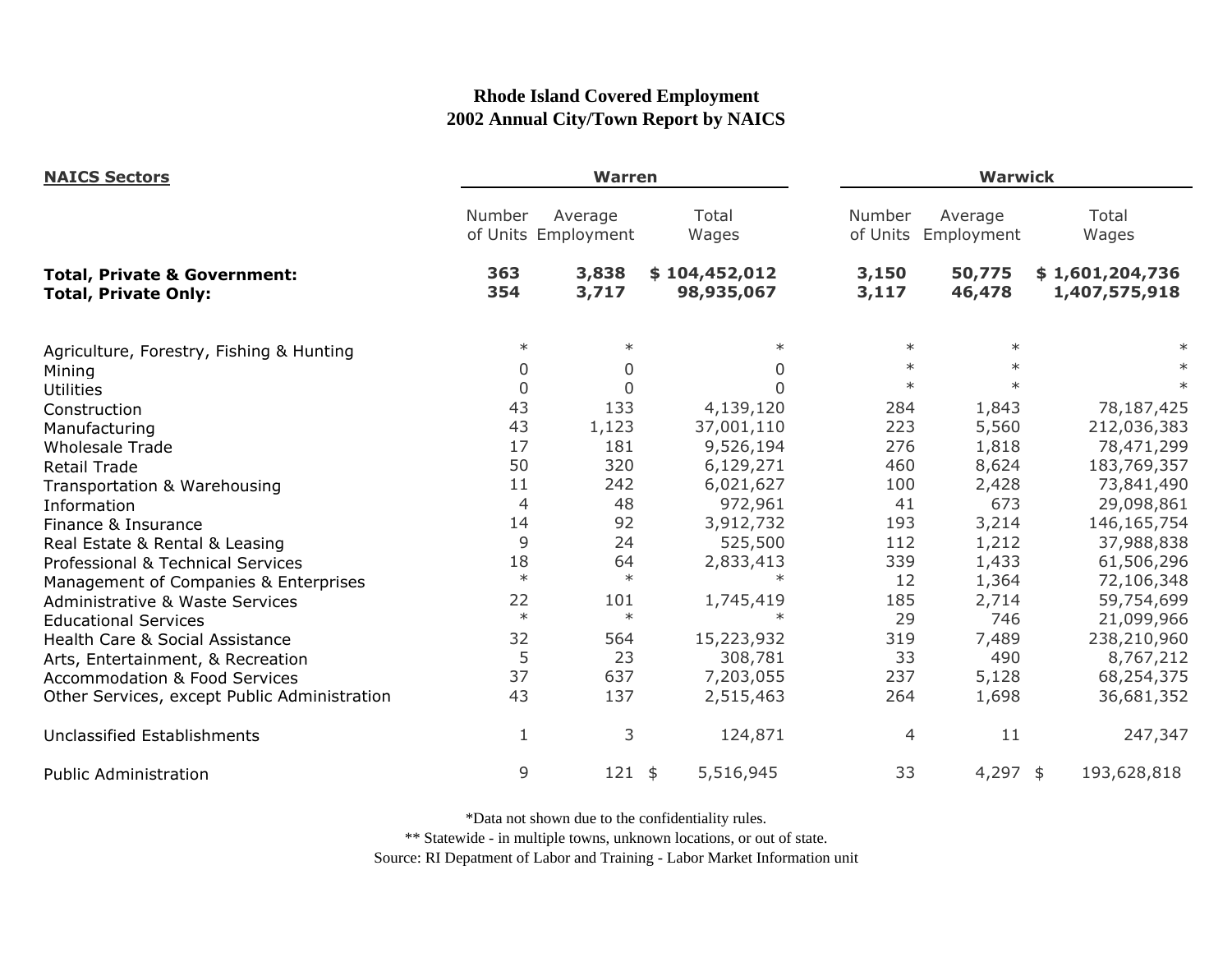| <b>NAICS Sectors</b><br><b>Total, Private &amp; Government:</b><br><b>Total, Private Only:</b> | <b>Westerly</b> |                                |                              |                | <b>West Greenwich</b>          |                              |  |
|------------------------------------------------------------------------------------------------|-----------------|--------------------------------|------------------------------|----------------|--------------------------------|------------------------------|--|
|                                                                                                | Number          | Average<br>of Units Employment | Total<br>Wages               | Number         | Average<br>of Units Employment | Total<br>Wages               |  |
|                                                                                                | 820<br>796      | 9,576<br>8,618                 | \$279,605,950<br>244,217,989 | 164<br>156     | 2,972<br>2,545                 | \$195,050,704<br>179,801,266 |  |
| Agriculture, Forestry, Fishing & Hunting                                                       | $\ast$          | $\ast$                         | $\ast$                       | $\ast$         | $\ast$                         |                              |  |
| Mining                                                                                         | $\ast$          | $\ast$                         | $\ast$                       | 0              | 0                              | 0                            |  |
| <b>Utilities</b>                                                                               | $\ast$          | $\ast$                         | $\star$                      | $\overline{0}$ | $\mathbf 0$                    | $\Omega$                     |  |
| Construction                                                                                   | 106             | 349                            | 12,746,894                   | 37             | 129                            | 5,993,355                    |  |
| Manufacturing                                                                                  | 32              | 837                            | 37,353,926                   | 11             | 654                            | 52,399,304                   |  |
| <b>Wholesale Trade</b>                                                                         | 24              | 58                             | 2,883,670                    | 16             | 238                            | 13,799,366                   |  |
| Retail Trade                                                                                   | 133             | 2,033                          | 42,226,560                   | 7              | 66                             | 1,068,037                    |  |
| Transportation & Warehousing                                                                   | 11              | 47                             | 922,640                      | 8              | 159                            | 5,478,091                    |  |
| Information                                                                                    | 10              | 237                            | 9,875,679                    | 4              | 9                              | 307,437                      |  |
| Finance & Insurance                                                                            | 30              | 528                            | 24,871,383                   | $\ast$         | $\ast$                         |                              |  |
| Real Estate & Rental & Leasing                                                                 | 19              | 126                            | 2,426,970                    | 6              | 15                             | 401,601                      |  |
| Professional & Technical Services                                                              | 64              | 189                            | 6,272,806                    | 14             | 959                            | 93,277,774                   |  |
| Management of Companies & Enterprises                                                          | $\Omega$        | 0                              | 0                            | $\mathbf{0}$   | 0                              | $\Omega$                     |  |
| Administrative & Waste Services                                                                | 42              | 140                            | 2,783,511                    | 16             | 38                             | 963,068                      |  |
| <b>Educational Services</b>                                                                    | 5               | 47                             | 874,593                      | $\ast$         | $\ast$                         |                              |  |
| Health Care & Social Assistance                                                                | 100             | 1,942                          | 66,638,704                   | 8              | 65                             | 1,271,109                    |  |
| Arts, Entertainment, & Recreation                                                              | 29              | 239                            | 4,707,221                    | $\ast$         | $\ast$                         |                              |  |
| <b>Accommodation &amp; Food Services</b>                                                       | 95              | 1,375                          | 21,097,199                   | 12             | 157                            | 1,690,942                    |  |
| Other Services, except Public Administration                                                   | 88              | 439                            | 7,394,672                    | 9              | 22                             | 383,925                      |  |
| Unclassified Establishments                                                                    | 2               | 7                              | 224,018                      | 0              | $\overline{0}$                 | $\Omega$                     |  |
| <b>Public Administration</b>                                                                   | 24              | 958                            | 35,387,961<br>\$             | 8              | $427$ \$                       | 15,249,438                   |  |

\*Data not shown due to the confidentiality rules.

\*\* Statewide - in multiple towns, unknown locations, or out of state.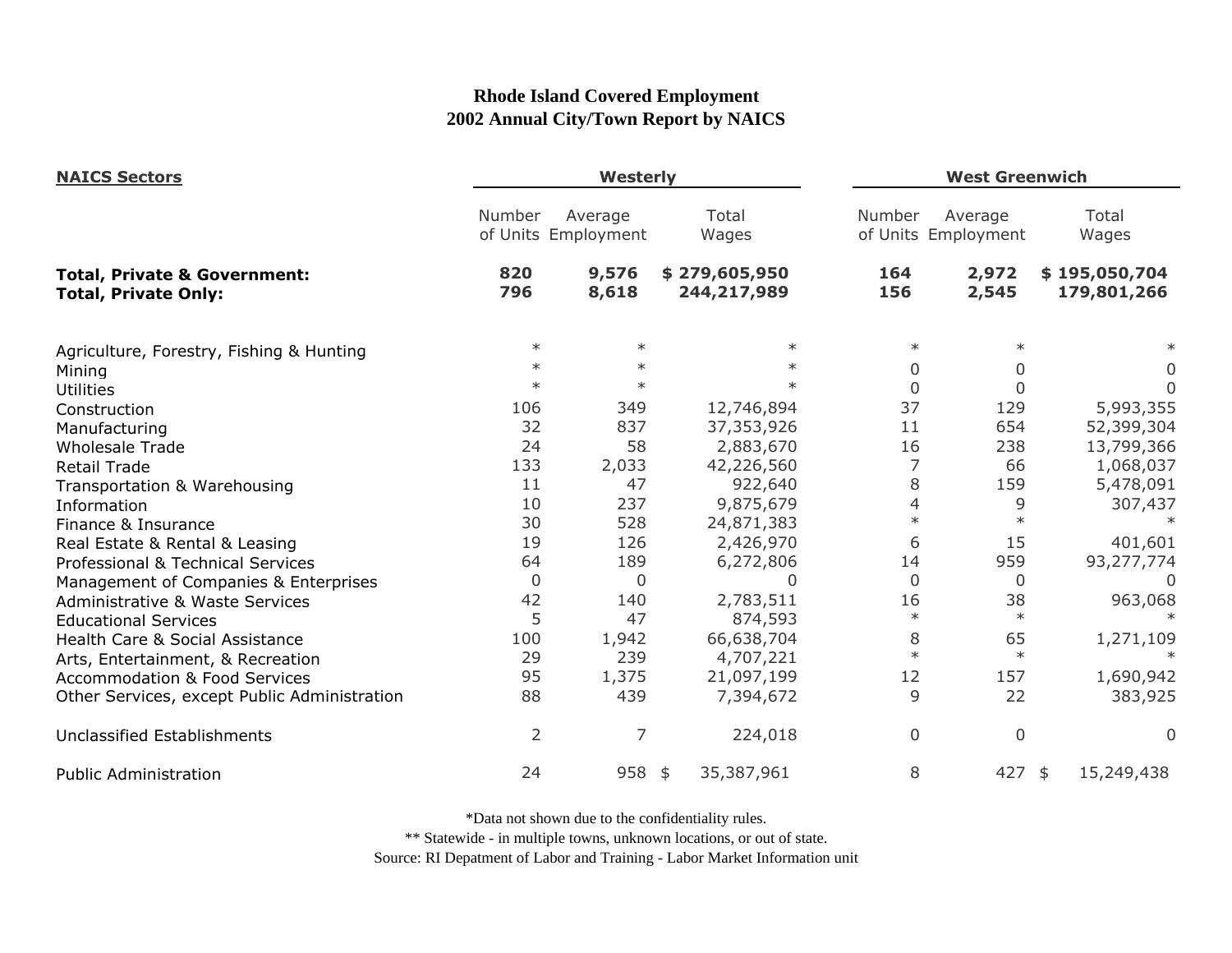| <b>NAICS Sectors</b>                                                   | <b>West Warwick</b> |                                |                              |             | Woonsocket                     |                              |  |
|------------------------------------------------------------------------|---------------------|--------------------------------|------------------------------|-------------|--------------------------------|------------------------------|--|
|                                                                        | Number              | Average<br>of Units Employment | Total<br>Wages               | Number      | Average<br>of Units Employment | Total<br>Wages               |  |
| <b>Total, Private &amp; Government:</b><br><b>Total, Private Only:</b> | 621<br>605          | 8,776<br>7,814                 | \$284,053,066<br>242,383,622 | 861<br>843  | 14,865<br>13,254               | \$484,659,663<br>421,109,130 |  |
| Agriculture, Forestry, Fishing & Hunting                               | $\ast$              | $\ast$                         | $\ast$                       | 0           | 0                              | 0                            |  |
| Mining                                                                 | $\ast$              | $\ast$                         | $\ast$                       | 0           | 0                              | 0                            |  |
| <b>Utilities</b>                                                       | $\mathbf{0}$        | $\Omega$                       | 0                            | $\mathbf 0$ | $\Omega$                       | 0                            |  |
| Construction                                                           | 79                  | 300                            | 8,764,477                    | 63          | 272                            | 9,124,104                    |  |
| Manufacturing                                                          | 46                  | 1,912                          | 74,027,213                   | 84          | 1,908                          | 64,778,239                   |  |
| <b>Wholesale Trade</b>                                                 | 33                  | 345                            | 13,531,243                   | 58          | 369                            | 14,349,732                   |  |
| <b>Retail Trade</b>                                                    | 104                 | 1,314                          | 33,882,063                   | 131         | 2,074                          | 46,481,838                   |  |
| Transportation & Warehousing                                           | 11                  | 383                            | 12,681,854                   | 13          | 741                            | 20,311,132                   |  |
| Information                                                            | 5                   | 557                            | 21,985,658                   | 6           | 55                             | 2,176,604                    |  |
| Finance & Insurance                                                    | 18                  | 422                            | 19,796,311                   | 32          | 245                            | 10,081,478                   |  |
| Real Estate & Rental & Leasing                                         | 19                  | 65                             | 1,466,938                    | 32          | 304                            | 10,257,333                   |  |
| Professional & Technical Services                                      | 37                  | 165                            | 8,963,034                    | 71          | 214                            | 8,448,481                    |  |
| Management of Companies & Enterprises                                  | $\ast$              | $\ast$                         | $\ast$                       | 5           | 1,586                          | 106,638,042                  |  |
| <b>Administrative &amp; Waste Services</b>                             | 31                  | 218                            | 3,641,242                    | 35          | 246                            | 7,865,501                    |  |
| <b>Educational Services</b>                                            | 10                  | 69                             | 1,380,853                    | 11          | 345                            | 9,712,131                    |  |
| Health Care & Social Assistance                                        | 48                  | 707                            | 20,656,762                   | 100         | 3,124                          | 88,394,478                   |  |
| Arts, Entertainment, & Recreation                                      | 11                  | 60                             | 1,228,399                    | 9           | 89                             | 1,458,528                    |  |
| <b>Accommodation &amp; Food Services</b>                               | 65                  | 903                            | 10,279,254                   | 96          | 1,132                          | 12,158,489                   |  |
| Other Services, except Public Administration                           | 85                  | 390                            | 8,148,347                    | 97          | 550                            | 8,873,020                    |  |
| Unclassified Establishments                                            | $\overline{0}$      | $\overline{0}$                 | $\overline{0}$               | 0           | 0                              | 0                            |  |
| <b>Public Administration</b>                                           | 16                  | $962$ \$                       | 41,669,444                   | 18          | $1,611$ \$                     | 63,550,533                   |  |

\*Data not shown due to the confidentiality rules.

\*\* Statewide - in multiple towns, unknown locations, or out of state.